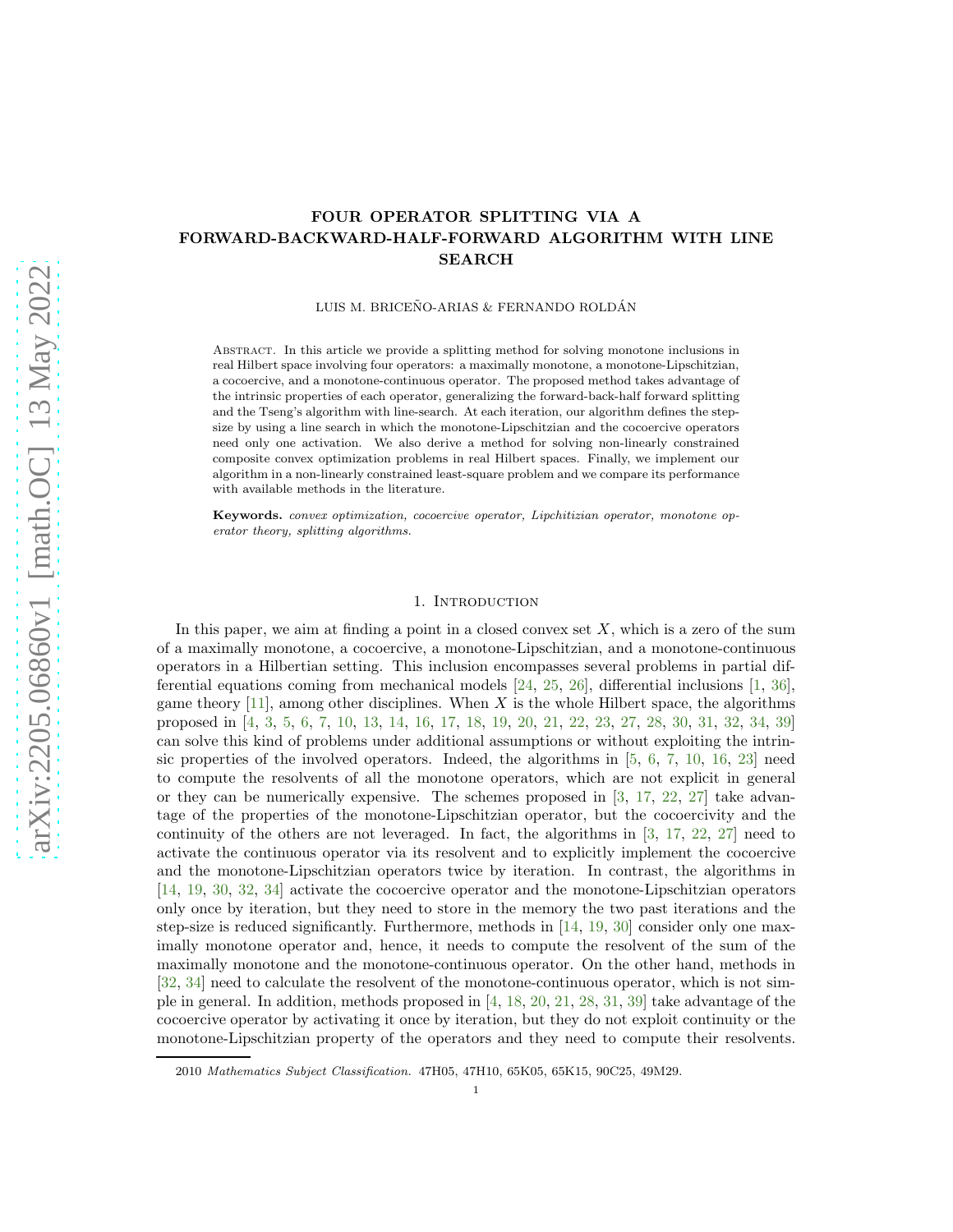The method in [\[13\]](#page-14-8) exploits the properties of the cocoercive and the monotone-Lipschitzian operators, but it does not take into advantage the monotonicity and continuity of one of the operators and need to compute its resolvent. Other methods solving this kind of problems including a normal cone to a closed vector subspace, when the continuous operator is zero and either the cocoercive or the monotone-Lipschitzian operator is zero, are discussed in [\[8,](#page-14-10) [9,](#page-14-11) [37\]](#page-15-18).

In the case when  $X$  is a subset of the domain of the maximally monotone operator, methods exploiting the monotonicity and continuity property of one of the operators involved in our problem are proposed in [\[12,](#page-14-12) [38\]](#page-16-1). In particular, the algorithm in [\[38\]](#page-16-1) solves our problem by using a line search procedure involving the sum of the the cocoercive, the monotone-Lipschitzian, and the monotone-continuous operators. On the other hand, the forward-backward-half forward splitting (FBHF) method, proposed in  $[12]$ , solves our problem via a line search which activates the sum of the the monotone-Lipschitzian and the monotone-continuous operators. As perceived in [\[12\]](#page-14-12), to reduce the activation of monotone operators in the line search procedure can reduce the number of iterations significantly (see, e.g., [\[12,](#page-14-12) Table 3] in which this reduction is around a 20%). Moreover, when the explicit implementation of these operators are expensive (e.g., high dimensional problems), the computational time can be much larger because line search procedures need to activate those operators several times by iteration.

In this paper, we propose a fully split method for solving our monotone inclusion, which take advantage of the intrinsic properties of each operator involved in the inclusion. More precisely, the proposed method activates the cocoercive operator once, the monotone-Lipschitzian operator twice by iteration, and uses a line search only implementing the monotone-continuous operator. We also relax the hypotheses on the set  $X$  by providing conditions independent of the domain of the maximally monotone operator ensuring the weak convergence of our algorithm. In particular, our method generalizes the algorithms in [\[12,](#page-14-12) [38\]](#page-16-1). We explore an interesting example in optimization, involving non-linear constraints governed by convex Gâteaux differentiable functions. We provide conditions on this function in order to guarantee that the saddle operator obtained from the Lagrangian of the problem is monotone and continuous and satisfies the hypotheses of our main convergence theorem. Finally, we provide a numerical experiment which illustrate the efficiency of our algorithm.

The paper is organized as follows. In Section [2](#page-1-0) we set our notation. In Section [3](#page-2-0) we provide some technical lemmas, our splitting method for solving Problem [3.1,](#page-2-1) and our convergence result. In Section [4](#page-7-0) we derive an algorithm for solving a non-linearly constrained composite convex optimization problem. Finally, in Section [5](#page-11-0) we provide a numerical experiment illustrating the efficiency of the proposed method in Section [4.](#page-7-0)

# 2. Preliminaries

<span id="page-1-0"></span>Throughout this paper  $H$  and  $G$  are real Hilbert spaces. We denote the scalar product by  $\langle \cdot | \cdot \rangle$  and the associated norm by  $\| \cdot \|$ . The symbols  $\rightarrow$  and  $\rightarrow$  denote the weak and strong convergence, respectively. Given a linear bounded operator  $M : \mathcal{H} \to \mathcal{G}$ , we denote its adjoint by  $M^*$ :  $\mathcal{G} \to \mathcal{H}$ . Id denotes the identity operator on  $\mathcal{H}$ . Let  $D \subset \mathcal{H}$  be non-empty, let  $T: D \to \mathcal{H}$ , and let  $\beta \in ]0, +\infty[$ . The operator T is  $\beta$ -cocoercive if

$$
(\forall x \in D)(\forall y \in D) \quad \langle x - y | Tx - Ty \rangle \ge \beta || Tx - Ty ||^2 \tag{2.1}
$$

and it is  $\beta$ -Lipschitzian if

$$
(\forall x \in D)(\forall y \in D) \quad ||Tx - Ty|| \le \beta ||x - y||. \tag{2.2}
$$

Let  $A : \mathcal{H} \to 2^{\mathcal{H}}$  be a set-valued operator. The domain, range, graph, and the zeros of A are, respectively, dom  $A = \{x \in \mathcal{H} \mid Ax \neq \emptyset\}$ , ran  $A = \{u \in \mathcal{H} \mid (\exists x \in \mathcal{H}) u \in Ax\}$ , gra  $A = \{(x, u) \in \mathcal{H} \times \mathcal{H} \mid u \in Ax\}$ , and zer  $A = \{x \in \mathcal{H} \mid 0 \in Ax\}$ . The inverse of A is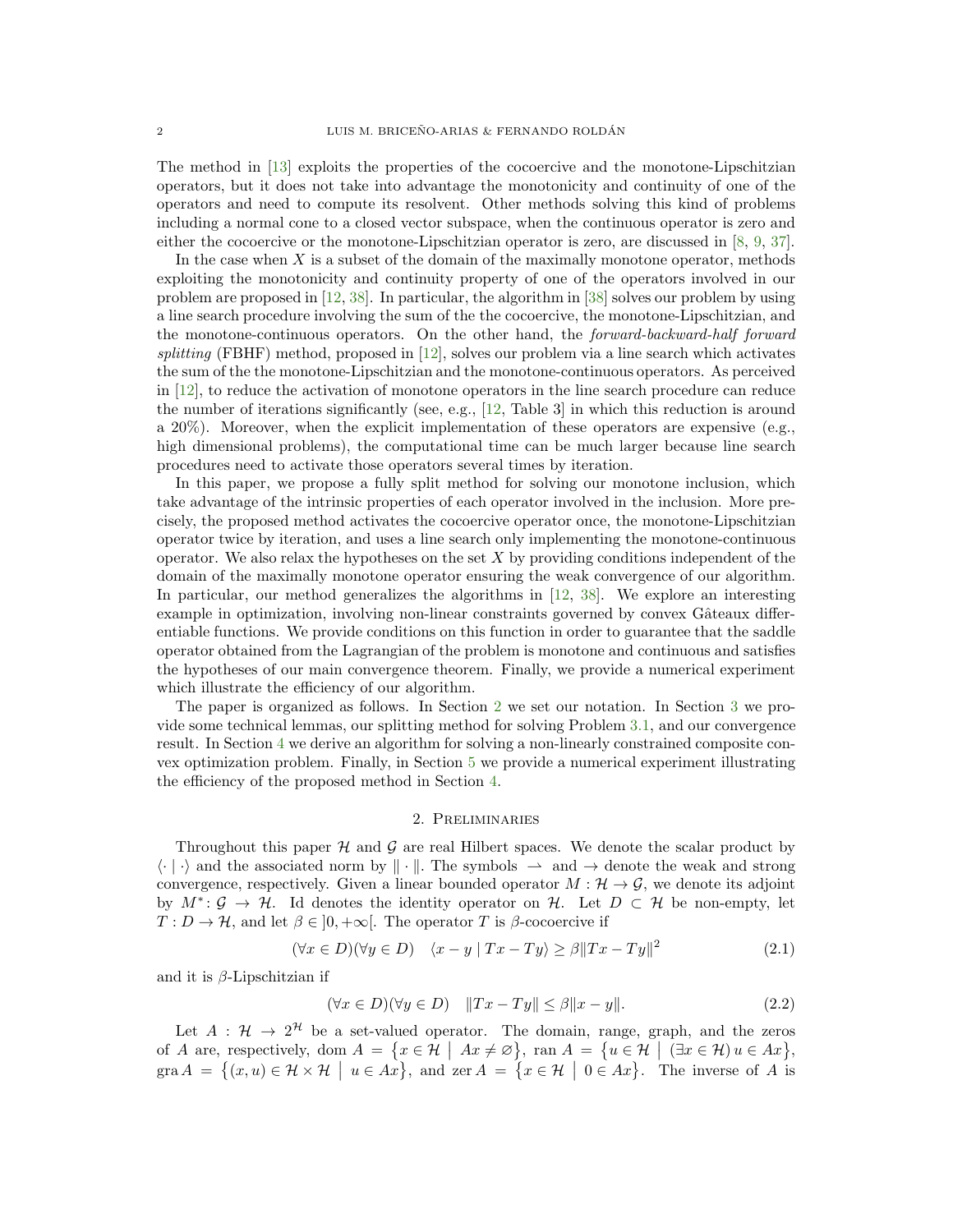$A^{-1}$ :  $\mathcal{H} \to 2^{\mathcal{H}}$ :  $u \mapsto \{x \in \mathcal{H} \mid u \in Ax\}$ , and the resolvent of A is  $J_A = (\text{Id} + A)^{-1}$ . The operator  $A$  is monotone if

$$
(\forall (x, u) \in \text{gra } A)(\forall (y, v) \in \text{gra } A) \quad \langle x - y | u - v \rangle \ge 0 \tag{2.3}
$$

and it is maximally monotone if it is monotone and there exists no monotone operator  $B: \mathcal{H} \to$  $2^{\mathcal{H}}$  such that gra B properly contains gra A, i.e., for every  $(x, u) \in \mathcal{H} \times \mathcal{H}$ ,

$$
(x, u) \in \text{gra } A \quad \Leftrightarrow \quad (\forall (y, v) \in \text{gra } A) \quad \langle x - y | u - v \rangle \ge 0. \tag{2.4}
$$

A is locally bounded at  $x \in \mathcal{H}$ , if there exists  $\delta \in [0, +\infty[$  such that  $A(\mathcal{B}(x;\delta))$  is bounded, and A is locally bounded in  $\emptyset \neq D \subset \mathcal{H}$  if, for every  $x \in D$ , A is locally bounded at x.

We denote by  $\Gamma_0(\mathcal{H})$  the class of proper lower semicontinuous convex functions  $f: \mathcal{H} \to$  $]-\infty, +\infty]$ . Let  $f \in \Gamma_0(\mathcal{H})$ . The Fenchel conjugate of f is defined by  $f^*: u \mapsto \sup_{x \in \mathcal{H}} (\langle x | u \rangle$  $f(x)$ , which is a function in  $\Gamma_0(\mathcal{H})$ . The subdifferential of f is the maximally monotone operator

$$
\partial f: \mathcal{H} \to 2^{\mathcal{H}}: x \mapsto \{u \in \mathcal{H} \mid (\forall y \in \mathcal{H}) \ f(x) + \langle y - x \mid u \rangle \le f(y) \}.
$$

It turns out that  $(\partial f)^{-1} = \partial f^*$  and that zer  $\partial f$  is the set of minimizers of f, which is denoted by arg min<sub> $x \in \mathcal{H}$ </sub>  $f(x)$ . We denote the proximity operator of f by

$$
\text{prox}_{f}: x \mapsto \underset{y \in \mathcal{H}}{\text{arg min}} \left( f(y) + \frac{1}{2} \|x - y\|^2 \right). \tag{2.5}
$$

We have prox<sub>f</sub> =  $J_{\partial f}$ . Moreover, it follows from [\[2,](#page-14-13) Theorem 14.3] that

$$
\text{prox}_{\gamma f} + \gamma \text{prox}_{f^*/\gamma} \circ \text{Id}/\gamma = \text{Id}.\tag{2.6}
$$

Given a non-empty closed convex set  $C \subset \mathcal{H}$ , we denote by  $P_C$  the projection onto C and by  $\iota_C \in \Gamma_0(H)$  the indicator function of C, which takes the value 0 in C and  $+\infty$  otherwise. For further properties of monotone operators, nonexpansive mappings, and convex analysis, the reader is referred to [\[2\]](#page-14-13).

# 3. Main Results

<span id="page-2-0"></span>We aim at solving the following monotone inclusion problem.

<span id="page-2-1"></span>**Problem 3.1.** Let X be a nonempty closed convex subset of a real Hilbert space  $H$ , let  $A : H \rightarrow$  $2^{\mathcal{H}}$  be a maximally monotone operator, let  $B_1: \mathcal{H} \to \mathcal{H}$  be a  $\beta$ -cocoercive operator for some  $\beta > 0$ , let  $B_2 : \mathcal{H} \to \mathcal{H}$  be a monotone and L-Lipschitzian operator for some  $L > 0$ , and let  $B_3: \mathcal{H} \to 2^{\mathcal{H}}$  be a maximally monotone operator such that  $B_3$  is single valued and continuous in dom  $A \cup X \subset$  dom  $B_3$ . Moreover assume that  $A + B_3$  is maximally monotone. The problem is to

$$
find \t x \in X \t such that \t 0 \in Ax + B_1x + B_2x + B_3x,
$$
\t(3.1)

under the assumption that the set of solutions to  $(3.1)$  is nonempty.

We first study some properties of the monotone operators involved in Problem [3.1,](#page-2-1) which ensure the finite termination of the backtracking procedure in our method.

<span id="page-2-5"></span>**Lemma 3.2.** In the context of Problem [3.1,](#page-2-1) let  $z$  and  $y$  in  $H$ , and define

<span id="page-2-4"></span>
$$
(\forall \gamma > 0) \qquad x_{z,y}(\gamma) = J_{\gamma A}(z - \gamma y) \quad \text{and} \quad \varphi_{z,y}(\gamma) = \frac{\|z - x_{z,y}(\gamma)\|}{\gamma}.
$$
 (3.2)

<span id="page-2-2"></span>Then, the following statements holds:

- <span id="page-2-3"></span>(1)  $\varphi_{z,y}$  is nonincreasing.
- (2)  $(\forall z \in \text{dom } A)$   $\lim_{\gamma \downarrow 0} \varphi_{z,y}(\gamma) = ||(A + y)^0 z|| = \min_{w \in Az + y} ||w||.$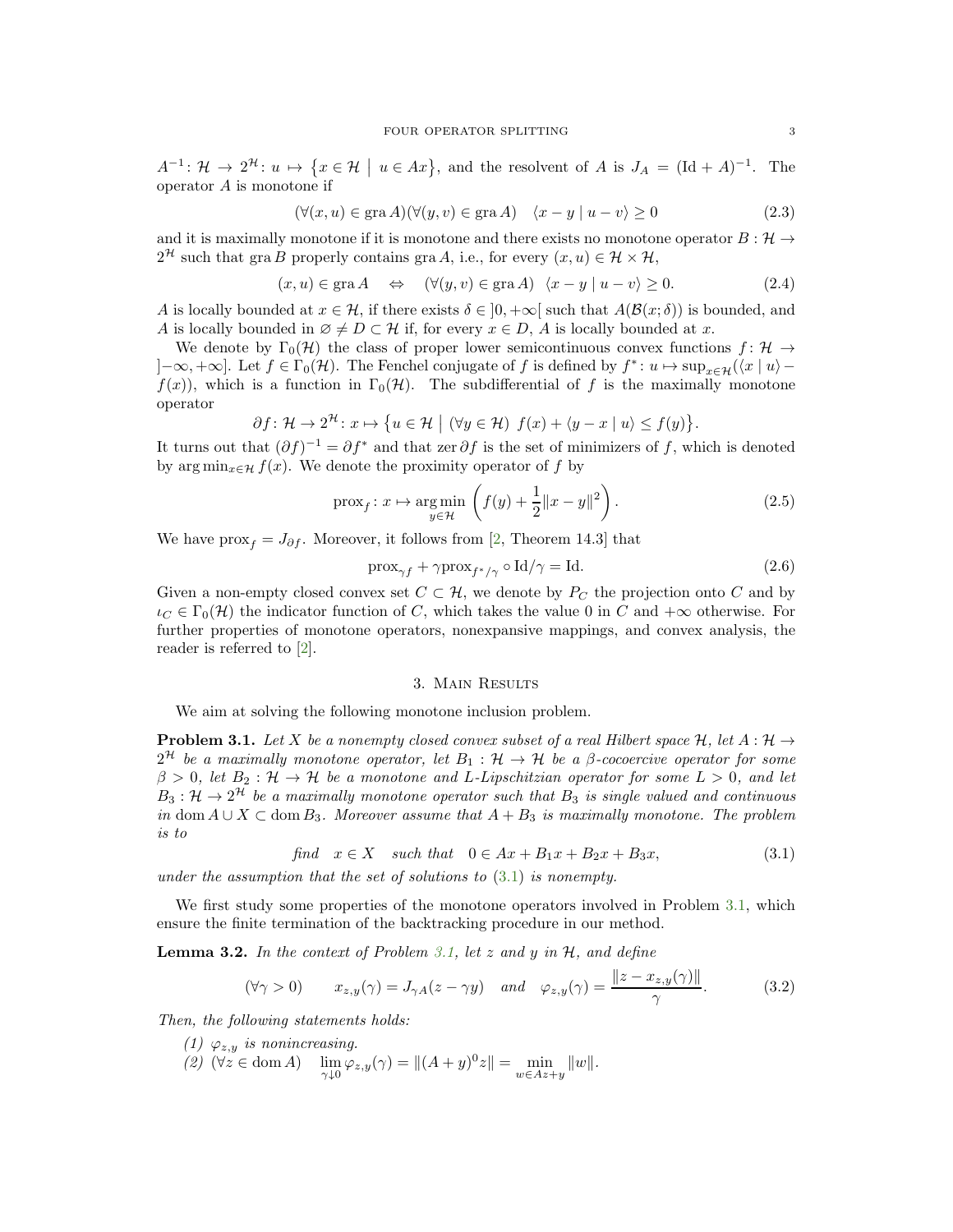<span id="page-3-3"></span>(3) Set

<span id="page-3-4"></span>
$$
\mathcal{C} = \{ z \in \mathcal{H} \mid \lim_{\gamma \downarrow 0} \varphi_{z,y}(\gamma) < +\infty \}. \tag{3.3}
$$

Then, dom  $A \subset \mathcal{C} \subset \overline{\text{dom }A}$ .

<span id="page-3-7"></span><span id="page-3-6"></span><span id="page-3-5"></span><span id="page-3-0"></span>(4) Suppose that one of the following holds: (a)  $z \in \mathcal{C}$ . (b)  $z \in \text{dom } B_3 \setminus C$ ,  $y = (B_1 + B_2 + B_3)z$  and  $B_3$  is locally bounded at  $P_{\text{dom } A}z$ . (c)  $z \in \text{dom } B_3 \setminus C$ ,  $y = (B_1 + B_2 + B_3)z$ , and  $\overline{\text{dom } A} \subset \text{int dom } B_3$ . Then, for every  $\theta \in ]0,1[$ , there exists  $\gamma(z) > 0$  such that, for every  $\gamma \in [0,\gamma(z)]$ ,

$$
\gamma \|B_3 z - B_3 x_{z,y}(\gamma)\| \le \theta \|z - x_{z,y}(\gamma)\|.
$$
\n(3.4)

*Proof.* Let  $z \in \mathcal{H}$ . Note that, if  $z \in \text{zer } (A + y)$ ,

$$
(\forall \gamma > 0) \quad 0 \in Az + y \quad \Leftrightarrow \quad z - \gamma y \in \gamma Az + z
$$

$$
\Leftrightarrow \quad z = x_{z,y}(\gamma)
$$

$$
\Leftrightarrow \quad \varphi_{z,y}(\gamma) = 0. \tag{3.5}
$$

In this case, [1,](#page-2-2) [2,](#page-2-3) and [4](#page-3-0) are clear. Henceforth, assume  $z \in \mathcal{H} \setminus \text{zer}(A + y)$ . It follows from [\(3.2\)](#page-2-4) that

<span id="page-3-2"></span><span id="page-3-1"></span>
$$
\frac{z - x_{z,y}(\gamma)}{\gamma} - y \in Ax_{z,y}(\gamma). \tag{3.6}
$$

[1:](#page-2-2) For every  $\gamma_1$  and  $\gamma_2$  in  $]0, +\infty[$ , [\(3.6\)](#page-3-1) and the monotonicity of A yield

$$
0 \leq \left\langle \frac{z - x_{z,y}(\gamma_1)}{\gamma_1} - \frac{z - x_{z,y}(\gamma_2)}{\gamma_2} \middle| x_{z,y}(\gamma_1) - x_{z,y}(\gamma_2) \right\rangle
$$
  
= 
$$
\left\langle \frac{z - x_{z,y}(\gamma_1)}{\gamma_1} - \frac{z - x_{z,y}(\gamma_2)}{\gamma_2} \middle| x_{z,y}(\gamma_1) - z - (x_{z,y}(\gamma_2) - z) \right\rangle
$$
  
= 
$$
-\frac{1}{\gamma_1} ||z - x_{z,y}(\gamma_1)||^2 + \left(\frac{1}{\gamma_1} + \frac{1}{\gamma_2}\right) \langle z - x_{z,y}(\gamma_1) | z - x_{z,y}(\gamma_2) \rangle - \frac{1}{\gamma_2} ||z - x_{z,y}(\gamma_2)||^2.
$$

Hence, we obtain

$$
\gamma_1 \varphi_{z,y}(\gamma_1)^2 + \gamma_2 \varphi_{z,y}(\gamma_2)^2 \leq (\gamma_1 + \gamma_2) \left\langle \frac{z - x_{z,y}(\gamma_1)}{\gamma_1} \middle| \frac{z - x_{z,y}(\gamma_2)}{\gamma_2} \right\rangle
$$
  
 
$$
\leq \frac{(\gamma_1 + \gamma_2)}{2} (\varphi_{z,y}(\gamma_1)^2 + \varphi_{z,y}(\gamma_2)^2),
$$

which yields  $(\gamma_1 - \gamma_2)(\varphi_{z,y}(\gamma_1)^2 - \varphi_{z,y}(\gamma_2)^2) \leq 0$  $(\gamma_1 - \gamma_2)(\varphi_{z,y}(\gamma_1)^2 - \varphi_{z,y}(\gamma_2)^2) \leq 0$  $(\gamma_1 - \gamma_2)(\varphi_{z,y}(\gamma_1)^2 - \varphi_{z,y}(\gamma_2)^2) \leq 0$  and 1 follows.

[2:](#page-2-3) It follows from the monotonicity of A and [\(3.6\)](#page-3-1) that, for every  $w \in Az + y$  and  $\gamma \in ]0, +\infty[$ ,

$$
0 \leq \left\langle \frac{z - x_{z,y}(\gamma)}{\gamma} - w \mid x_{z,y}(\gamma) - z \right\rangle,
$$

which yields

$$
\frac{1}{\gamma} \|z - x_{z,y}(\gamma)\|^2 \le \langle w \mid z - x_{z,y}(\gamma) \rangle
$$
  
\n
$$
\le \|w\| \|z - x_{z,y}(\gamma)\|
$$
\n(3.7)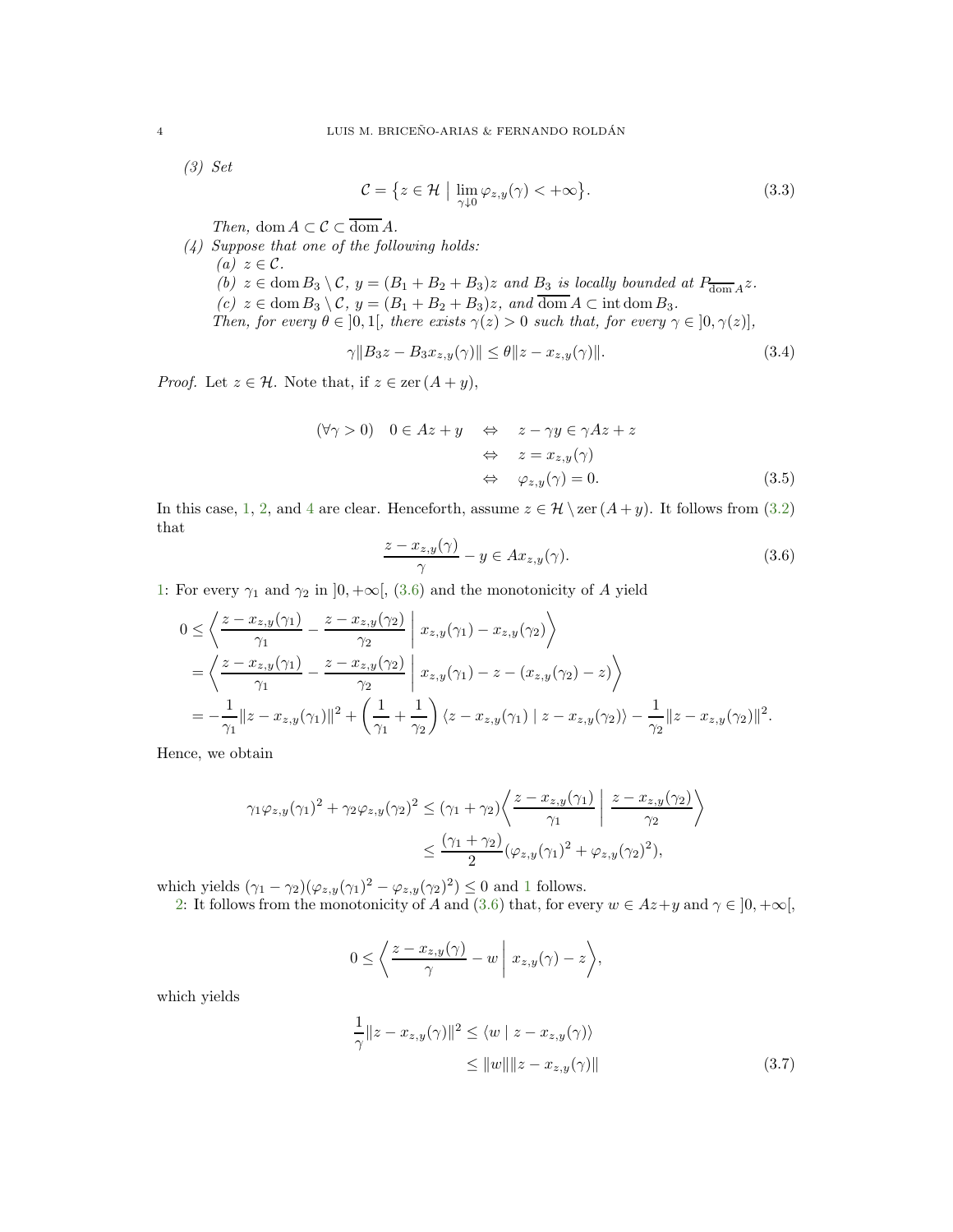and, thus,  $\varphi_{z,y}(\gamma) \leq ||w||$ . Therefore, since [\[2,](#page-14-13) Proposition 20.36] implies that, for every  $z \in$ dom  $A$ ,  $Az + y$  is nonempty, closed, and convex, [\[2,](#page-14-13) Theorem 11.10] yields

$$
(\forall \gamma \in ]0, +\infty[) \qquad \varphi_{z,y}(\gamma) \le \min_{w \in Az + y} ||w||. \tag{3.8}
$$

Hence, since  $\varphi_{z,y} \geq 0, 1$  $\varphi_{z,y} \geq 0, 1$  implies that  $\lim_{\gamma \downarrow 0} \varphi_{z,y}(\gamma)$  exists. Hence, from  $(3.8), z \in \mathcal{H} \setminus \text{zer}(A+y),$ and [\(3.5\)](#page-3-2) we deduce

<span id="page-4-2"></span>
$$
0 < \varphi_{z,y}(1) \le \lim_{\gamma \downarrow 0} \varphi_{z,y}(\gamma) \le \min_{w \in Az + y} ||w||,
$$
\n(3.9)

which implies

<span id="page-4-1"></span>
$$
\lim_{\gamma \downarrow 0} x_{z,y}(\gamma) = z. \tag{3.10}
$$

Since  $(\varphi_{z,y}(\gamma))_{(\gamma>0)}$  is bounded, by [\[2,](#page-14-13) Lemma 2.45], there exists a sequence  $(\gamma_k)_{k\in\mathbb{N}}\subset]0,+\infty[$ and  $\overline{w} \in \mathcal{H}$  such that  $\gamma_k \downarrow 0$  and  $\frac{z-x_{z,y}(\gamma_k)}{\gamma_k} \rightharpoonup \overline{w}$  as  $k \to +\infty$ . Therefore, [\(3.6\)](#page-3-1), [\(3.10\)](#page-4-1), and [\[2,](#page-14-13) Proposition 20.38(i)], imply  $\overline{w} \in Az + y$ . Hence, noting that

$$
(\varphi_{z,y}(\gamma_k))^2 = \left\| \frac{z - x_{z,y}(\gamma_k)}{\gamma_k} - \overline{w} \right\|^2 + \|\overline{w}\|^2 + 2\left\langle \frac{z - x_{z,y}(\gamma_k)}{\gamma_k} - \overline{w} \right\| \overline{w} \right\}
$$
  
\n
$$
\geq \|\overline{w}\|^2 + 2\left\langle \frac{z - x_{z,y}(\gamma_k)}{\gamma_k} - \overline{w} \right\| \overline{w} \right\rangle, \tag{3.11}
$$

we deduce

$$
\lim_{\gamma \downarrow 0} (\varphi_{z,y}(\gamma_k))^2 = \lim_{k \to +\infty} (\varphi_{z,y}(\gamma_k))^2 \ge ||\overline{w}||^2 \ge \min_{w \in Az + y} ||w||^2
$$

Hence, we obtain from [\(3.9\)](#page-4-2) that

$$
\lim_{\gamma \downarrow 0} \varphi_{z,y}(\gamma) = \min_{w \in Az + y} ||w||, \tag{3.12}
$$

<span id="page-4-3"></span><span id="page-4-0"></span>.

and [2](#page-2-3) follows.

[3:](#page-3-3) It follows from [\(3.3\)](#page-3-4) and [2](#page-2-3) that dom  $A \subset \mathcal{C}$ . Let  $z \in \mathcal{H} \setminus \overline{\text{dom }A}$ . The firmly nonexpansiveness of  $J_{\gamma A}$  [\[2,](#page-14-13) Proposition 23.8(ii)] implies

$$
||x_{z,y}(\gamma) - P_{\overline{\text{dom}}A}z|| = ||J_{\gamma A}(z - \gamma y) - J_{\gamma A}z + J_{\gamma A}z - P_{\overline{\text{dom}}A}z||
$$
  
\n
$$
\le ||J_{\gamma A}(z - \gamma y) - J_{\gamma A}z|| + ||J_{\gamma A}z - P_{\overline{\text{dom}}A}z||
$$
  
\n
$$
\le \gamma ||y|| + ||J_{\gamma A}z - P_{\overline{\text{dom}}A}z||.
$$
\n(3.13)

Hence, by taking  $\gamma \downarrow 0$  in [\(3.13\)](#page-4-3) we conclude from [\[2,](#page-14-13) Theorem 23.48] that  $x_{z,y}(\gamma) \to P_{\overline{\text{dom}}} A z$ as  $\gamma \downarrow 0$ . Then, by the continuity of the norm and  $z \notin \overline{\text{dom }A}$ , we deduce

$$
\lim_{\gamma \downarrow 0} ||z - x_{z,y}(\gamma)|| = ||z - P_{\overline{\text{dom}}A}z|| > 0.
$$

Therefore,  $\varphi_{z,y}(\gamma) = ||z - x_{z,y}(\gamma)||/\gamma \to +\infty$  as  $\gamma \downarrow 0$  and, hence,  $z \in \mathcal{H} \setminus \mathcal{C}$ . [4a:](#page-3-5) If  $z \in \mathcal{C}$ , it follows from [1](#page-2-2) that

<span id="page-4-4"></span>
$$
0 < \varphi_{z,y}(1) \le \lim_{\gamma \downarrow 0} \varphi_{z,y}(\gamma) < +\infty. \tag{3.14}
$$

Therefore  $\lim_{\gamma \downarrow 0} x_{z,y} = z$  and the continuity of  $B_3$  implies

<span id="page-4-5"></span>
$$
\lim_{\gamma \downarrow 0} B_3 x_{z,y} = B_3 z. \tag{3.15}
$$

The result follows from [\(3.14\)](#page-4-4) and [\(3.15\)](#page-4-5).

[4b:](#page-3-6) Set  $B = B_1 + B_2 + B_3$  and let  $p = P_{\overline{\text{dom}} A} z$ . Since  $B_3$  is locally bounded at p, there exists  $\delta_p \in ]0, +\infty[$  such that  $B_3(\mathcal{B}(p; \delta_p))$  is bounded. Now since

$$
\frac{z - J_{\gamma A}z}{\gamma} \in AJ_{\gamma A}z,\tag{3.16}
$$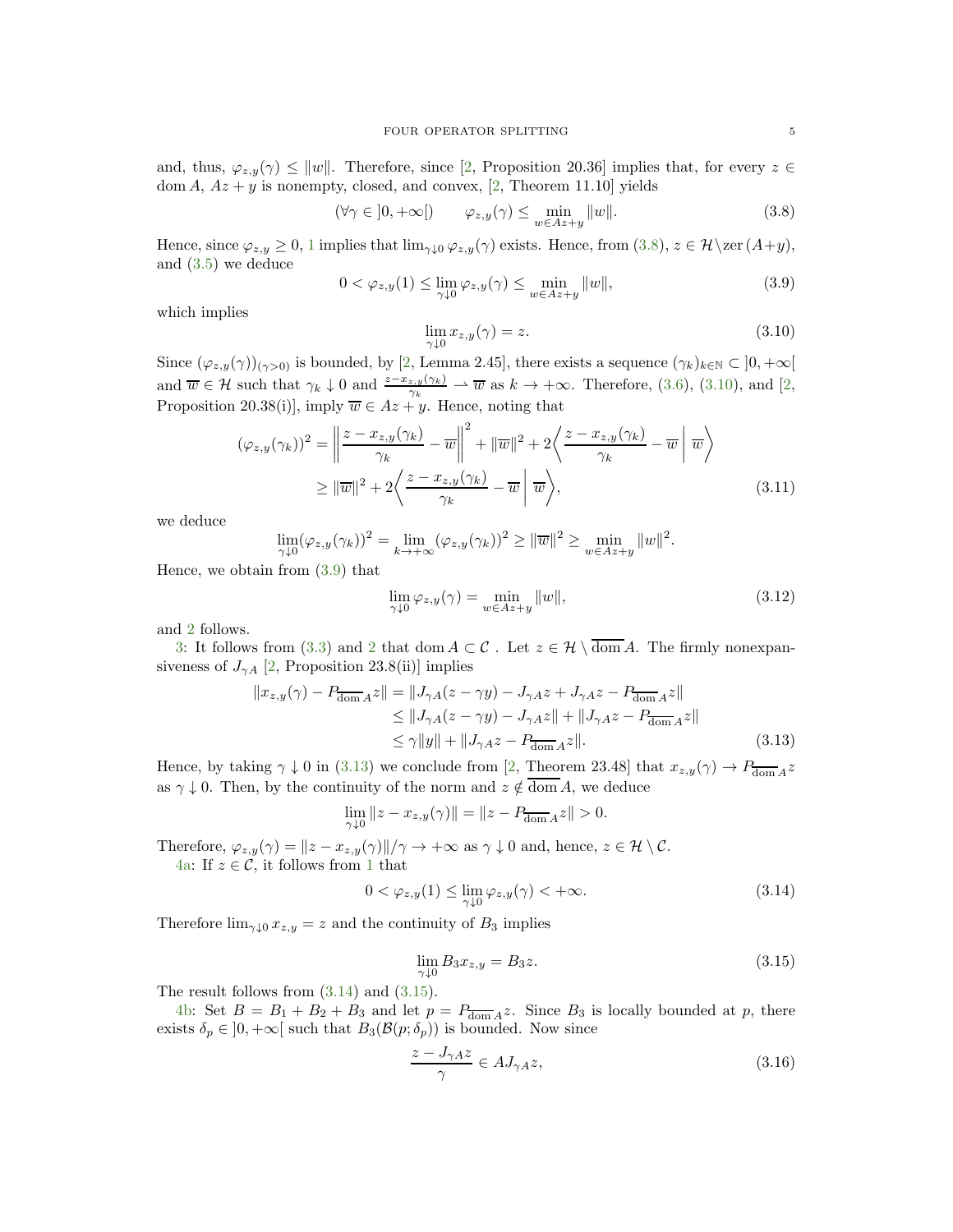$(3.6), y = Bz$  $(3.6), y = Bz$ , and the monotonicity of A yield

$$
0 \leq \left\langle \frac{z - x_{z,y}(\gamma)}{\gamma} - Bz - \frac{z - J_{\gamma A}z}{\gamma} \middle| x_{z,y}(\gamma) - J_{\gamma A}z \right\rangle
$$
  
= 
$$
-\frac{1}{\gamma} ||x_{z,y}(\gamma) - J_{\gamma A}z||^2 + \langle Bz | J_{\gamma A} - x_{z,y}(\gamma) \rangle
$$
  

$$
\leq -\frac{1}{\gamma} ||x_{z,y}(\gamma) - J_{\gamma A}z||^2 + ||Bz|| ||J_{\gamma A} - x_{z,y}(\gamma)||.
$$

Hence, we obtain

<span id="page-5-0"></span>
$$
||x_{z,y}(\gamma) - J_{\gamma A}z|| \le \gamma ||Bz||. \tag{3.17}
$$

Additionally, by [\[2,](#page-14-13) Theorem 23.48], there exists  $\gamma_1$  such that, for every  $\gamma < \gamma_1$ ,  $||J_{\gamma A}z - p|| \le$  $\delta_p/2$ . Hence, from [\(3.17\)](#page-5-0) we deduce that, for every  $\gamma < \overline{\gamma} := \min{\{\delta_p/(2||Bz||), \gamma_1\}}$ , we have

$$
||x_{z,y}(\gamma) - p|| \le ||x_{z,y}(\gamma) - J_{\gamma A}z|| + ||J_{\gamma A}z - p||
$$
  
\n
$$
\le \gamma ||Bz|| + \frac{\delta_p}{2}
$$
  
\n
$$
< \delta_p,
$$

which yields  $(x_{z,y}(\gamma))_{0<\gamma\leq\overline{\gamma}}\subset B(p,\delta_p)$ . Therefore, since  $z\in\mathcal{H}\setminus\mathcal{C}$  implies  $\varphi_{z,\gamma}(\gamma)\to+\infty$  as  $\gamma \downarrow 0$  and  $(\|B_3z - B_3x_{z,y}(\gamma)\|)_{0 \leq \gamma \leq \overline{\gamma}}$  is bounded, the result follows.

[4c:](#page-3-7) Since  $p = P_{\text{dom }A} z \notin \text{bdry dom } B_3$ ,  $B_3$  is locally bounded in  $p$  [\[2,](#page-14-13) Theorem 21.18], and the result follows from [4b.](#page-3-6)  $\Box$ 

**Remark 3.3.** [\(1\)](#page-2-2) In the case  $B_2 = 0$ , by setting  $y = (B_1 + B_3)z$  in Lemma [3.2](#page-2-5)(1) $\mathcal{B}(2)$  $\mathcal{B}(2)$ , we recover [\[12,](#page-14-12) Lemma 2.2(1)].

(2) Realizing that [\[12,](#page-14-12) Lemma 2.2(2)] is valid for every  $z \in \text{dom } A$ , it is a particular case of Lemma  $3.2(3)\mathcal{B}(4a)$  $3.2(3)\mathcal{B}(4a)$  $3.2(3)\mathcal{B}(4a)$  $3.2(3)\mathcal{B}(4a)$ .

Now we state our main result.

<span id="page-5-8"></span><span id="page-5-2"></span><span id="page-5-1"></span>Theorem 3.4. In the context of Problem [3.1,](#page-2-1) suppose that one of the following holds:

- $(1)$   $X \subset \text{dom } A$ .
- <span id="page-5-3"></span>(2) dom  $A \subset \text{dom } B_3$  and  $B_3$  is locally bounded in dom  $B_3$ .
- (3) dom  $A \subset \text{int dom } B_3$ .

Let  $\varepsilon \in ]0,1[$ , set  $\rho = \min\{2\beta\varepsilon, \sqrt{1-\varepsilon}/L\}$ , let  $\sigma \in ]0,1[$ , let  $\theta \in ]0,\sqrt{1-\varepsilon}-L\rho\sigma[$ , let  $z_0 \in \mathcal{H}$ , and consider the sequence  $(z_n)_{n\in\mathbb{N}}$  defined by the recurrence

<span id="page-5-6"></span>
$$
(\forall n \in \mathbb{N}) \qquad \begin{array}{l} x_n = J_{\gamma_n A}(z_n - \gamma_n (B_1 + B_2 + B_3) z_n) \\ z_{n+1} = P_X (x_n + \gamma_n (B_2 + B_3) z_n - \gamma_n (B_2 + B_3) x_n), \end{array} \tag{3.18}
$$

where, for every  $n \in \mathbb{N}$ ,  $\gamma_n$  is the largest  $\gamma \in {\rho \sigma, \rho \sigma^2, \rho \sigma^3, \cdots}$  satisfying

<span id="page-5-4"></span>
$$
\gamma \|B_3 z_n - B_3 J_{\gamma A} (z_n - \gamma (B_1 + B_2 + B_3) z_n) \| \le \theta \|z_n - J_{\gamma A} (z_n - \gamma (B_1 + B_2 + B_3) z_n) \|.
$$
 (3.19)

<span id="page-5-5"></span>Moreover, assume that at least one of the following additional statements hold:

(*i*)  $\liminf \gamma_n = \delta > 0$ .

<span id="page-5-7"></span>(ii)  $B_3$  is uniformly continuous in any weakly compact subset of  $\overline{\text{conv}}(\text{dom }A\cup X)$ .

Then,  $(z_n)_{n\in\mathbb{N}}$  converges weakly to a solution to Problem [3.1.](#page-2-1)

*Proof.* Set  $B = B_1 + B_2 + B_3$  and fix  $n \in \mathbb{N}$ . If  $z_n \in \mathcal{C}$ , where C is defined in [\(3.3\)](#page-3-4), then  $\gamma_n$  is well defined in view of Lemma [3.2\(](#page-2-5)[4a\)](#page-3-5). In particular, if [1](#page-5-1) holds,  $\gamma_n$  is well defined in view of Lemma [3.2\(](#page-2-5)[3\)](#page-3-3). Now suppose that  $z_n \in \mathcal{H} \setminus \mathcal{C}$ . Since  $X \subset \text{dom } B_3$ , then  $z_n \in \text{dom } B_3 \setminus \mathcal{C}$ . Now,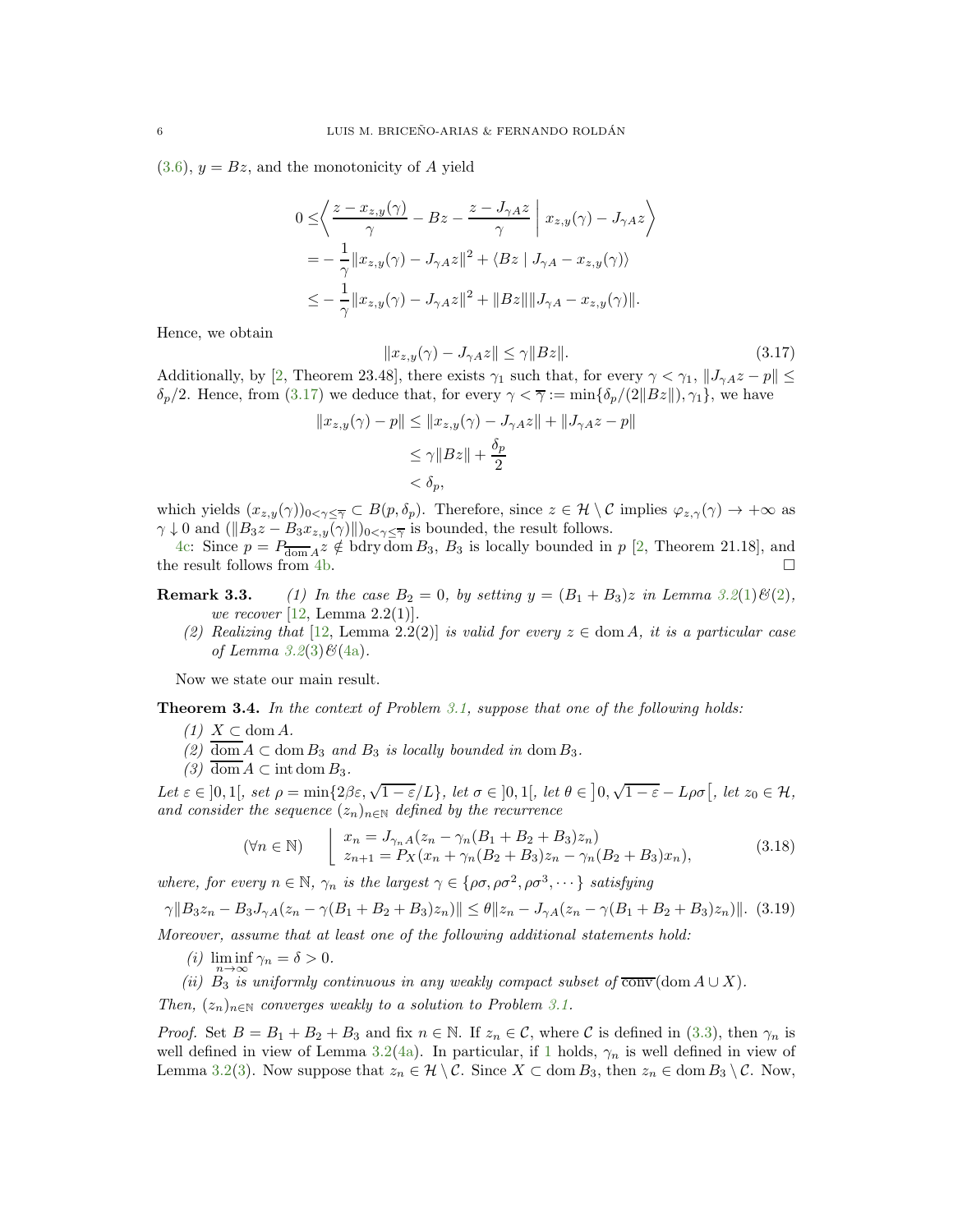if we assume [2,](#page-5-2) then  $B_3$  is locally bounded in  $P_{\overline{\text{dom}}} A z_n \in \text{dom } A$  and  $\gamma_n$  is well defined from Lemma [3.2\(](#page-2-5)[4b\)](#page-3-6). Similarly, if we assume [3,](#page-5-3)  $\gamma_n$  is well defined from Lemma [3.2](#page-2-5)[\(4c\)](#page-3-7).

Now, let  $z^* \in \text{zer}(A + B) \cap X$ . Note that, by the maximal monotonicity of  $A + B_3$ , the full domain of  $B_1$  and  $B_2$ , and [\[2,](#page-14-13) Corollary 25.5(i)], it follows that  $A + B_2 + B_3$  and  $A + B$  are maximally monotone. Then, since  $B_2 + B_3$  is continuous and single valued in dom  $(B_2 + B_3)$ dom  $B_3 \supset \text{dom } A \cup X$  and  $B_1$  is  $\beta$ -cocoercive, it follows from [\[12,](#page-14-12) Proposition 2.1(1)&(2)] that, for every  $n \in \mathbb{N}$ , we have

$$
||z_{n+1} - z^*||^2 \le ||z_n - z^*||^2 - (1 - \varepsilon)||z_n - x_n||^2 + \gamma_n^2 ||(B_2 + B_3)z_n - (B_2 + B_3)x_n||^2
$$
  

$$
- \frac{\gamma_n}{\varepsilon} (2\beta\varepsilon - \gamma_n) ||B_1 z_n - B_1 z^*||^2. \tag{3.20}
$$

Note that, the Lipschitz property of  $B_2$  and  $(3.19)$  yield

$$
\gamma_n^2 \|(B_2 + B_3)z_n - (B_2 + B_3)x_n\|^2 \le (L\gamma_n \|z_n - x_n\| + \gamma_n \|B_3 z_n - B_3 x_n\|)^2
$$
  
\n
$$
\le (L\gamma_n + \theta)^2 \|z_n - x_n\|^2
$$
  
\n
$$
\le (L\rho\sigma + \theta)^2 \|z_n - x_n\|^2.
$$
\n(3.21)

Hence, it follows from [\(3.20\)](#page-6-0) and [\(3.21\)](#page-6-1) that

$$
(\forall n \in \mathbb{N}) \quad \|z_{n+1} - z^*\|^2 \le \|z_n - z^*\|^2 - ((1 - \varepsilon) - (L\rho\sigma + \theta)^2)\|z_n - x_n\|^2
$$
  

$$
- \frac{\gamma_n}{\varepsilon} (2\beta\varepsilon - \gamma_n) \|B_1 z_n - B_1 z^*\|^2.
$$

Therefore, since  $(1 - \varepsilon - (L\rho\sigma + \theta)^2) \ge 2\beta\varepsilon(1 - \sigma) > 0$  and  $(2\beta\varepsilon - \gamma_n) > 0$ , [\[15,](#page-15-19) Lemma 3.1(i)] implies that  $(\Vert z_n - z^* \Vert)_{n \in \mathbb{N}}$  is a convergent sequence and

<span id="page-6-2"></span><span id="page-6-1"></span><span id="page-6-0"></span>
$$
z_n - x_n \to 0. \tag{3.22}
$$

Let  $z \in \mathcal{H}$  be a weak limit point of the subsequence  $(z_n)_{n \in K}$ , for some  $K \subset \mathbb{N}$ . Then z is also a weak limit point of  $(x_n)_{n\in K}$  in view of  $(3.22)$ . Since X is closed and  $(z_n)_{n\in K}$  is a sequence in X we conclude that  $z \in X$ . Let us prove that  $z \in \text{zer } (A + B)$ .

[\(i\):](#page-5-5) Assume that  $\liminf_{n\to+\infty}\gamma_n=\delta>0$ . Then, there exists  $n_0\in\mathbb{N}$  such that  $\inf_{n>n_0}\gamma_n\geq$ δ. Hence,  $(3.19)$ ,  $(3.18)$ , the Lipschitz continuity of  $B_2$ , and the cocoercivity of  $B_1$  yield

$$
(\forall n \ge n_0) \quad ||Bz_n - Bx_n|| \le ||B_1z_n - B_1x_n|| + ||B_2z_n - B_2x_n|| + ||B_3z_n - B_3x_n||
$$
  

$$
\le \left(\frac{1}{\beta} + L + \frac{\theta}{\delta}\right) ||z_n - x_n||, \tag{3.23}
$$

which implies  $Bz_n - Bx_n \to 0$  in view of [\(3.22\)](#page-6-2). Hence, it follows from [\(3.18\)](#page-5-6) that

<span id="page-6-3"></span>
$$
(\forall n \in \mathbb{N}) \quad u_n := \frac{z_n - x_n}{\gamma_n} - Bz_n + Bx_n \in (A + B)x_n,
$$
\n(3.24)

and [\(3.22\)](#page-6-2) and  $\liminf_{n\to+\infty}\gamma_n=\delta>0$  imply  $u_n\to 0$ . Therefore, since  $x_n\to z$ ,  $n\in K$ , the weak-strong closure of the graph of the maximally monotone operator  $A + B$  and [\(3.24\)](#page-6-3) yield  $z \in \text{zer } (A + B)$ . The convergence follows from [\[2,](#page-14-13) Lemma 2.47].

[\(ii\):](#page-5-7) Assume that  $B_3$  is uniformly continuous in any weakly compact subset of  $\overline{conv}(\text{dom }A\cup$ X) and, without loss of generality, that  $\lim_{n\to\infty,n\in K}\gamma_n=0$ . Our choice of  $\gamma_n$  guarantee that for  $\widetilde{\gamma}_n := \frac{\gamma_n}{\sigma} > \gamma_n$ , for every  $n \in K$ , we have,

<span id="page-6-4"></span>
$$
\widetilde{\gamma}_n \|B_3 z_n - B_3 J_{\widetilde{\gamma}_n A} (z_n - \widetilde{\gamma}_n B z_n) \| > \theta \|z_n - J_{\widetilde{\gamma}_n A} (z_n - \widetilde{\gamma}_n B z_n) \|.
$$
 (3.25)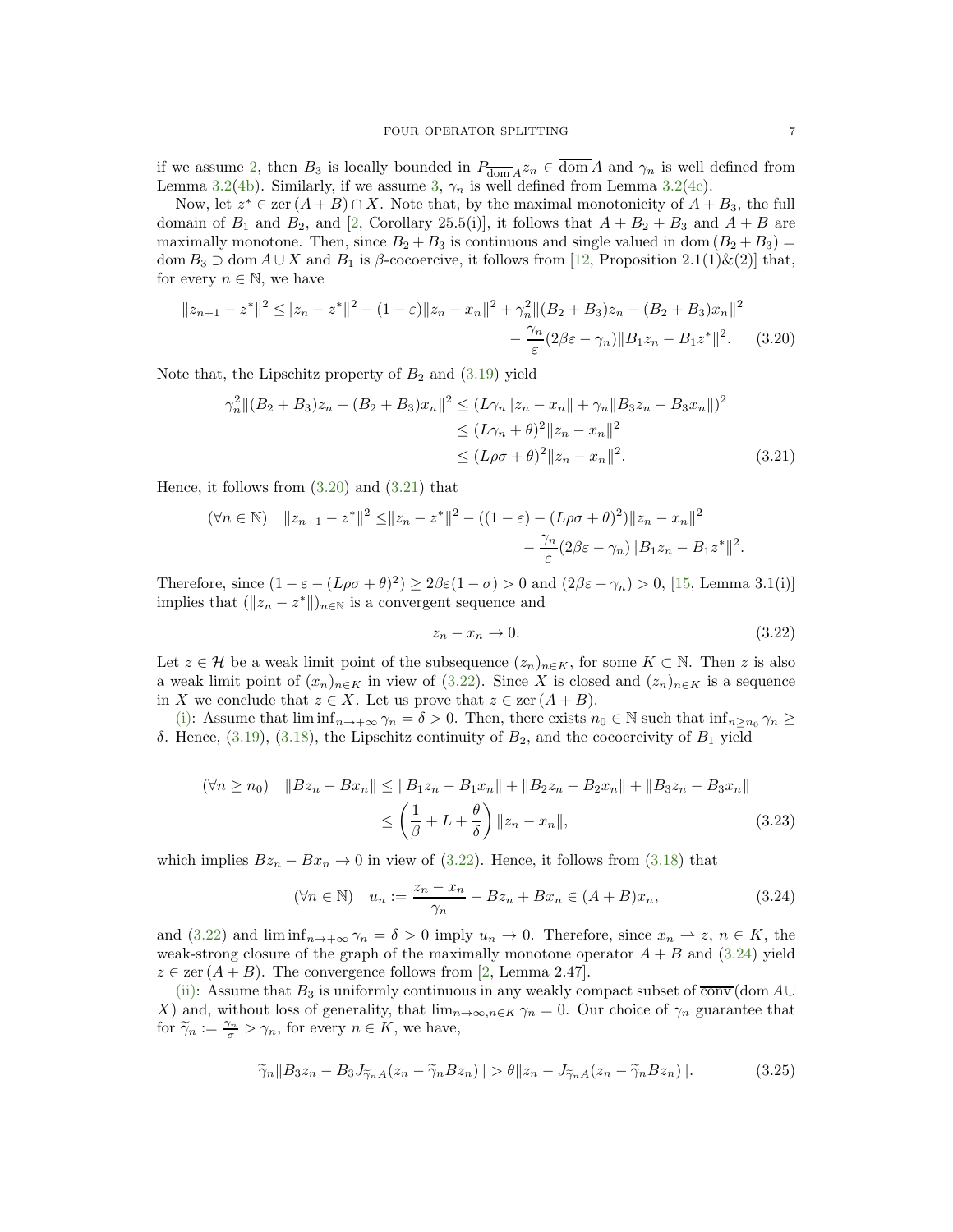Now, by the nonincreasing property of  $\gamma \mapsto \frac{1}{\gamma} ||z - J_{\gamma A}(z - \gamma Bz)||$  provided by Proposition [3.2](#page-2-5)[\(1\)](#page-2-2) with to  $y = Bz$ , we have

$$
\frac{1}{\widetilde{\gamma}_n} \|z_n - J_{\widetilde{\gamma}_n A}(z_n - \widetilde{\gamma}_n B z_n)\| \le \frac{1}{\gamma_n} \|z_n - J_{\gamma_n A}(z_n - \gamma_n B z_n)\|,
$$
\n(3.26)

which is equivalent to

$$
||z_n - J_{\widetilde{\gamma}_n A}(z_n - \widetilde{\gamma}_n B z_n)|| \le \frac{1}{\sigma} ||z_n - x_n||. \tag{3.27}
$$

Then  $z_n - x_n \to 0$  implies that  $z_n - J_{\tilde{\gamma}_n}A(z_n - \tilde{\gamma}_nBz_n) \to 0$  as  $n \to \infty$ ,  $n \in K$ . Therefore, since  $z_n \rightharpoonup z, n \in K$ , the sequence  $(\widetilde{x}_n)_{n \in K}$  defined by

<span id="page-7-1"></span>
$$
(\forall n \in K) \quad \tilde{x}_n = J_{\tilde{\gamma}_n A}(z_n - \tilde{\gamma}_n B z_n)
$$
\n(3.28)

satisfies  $\tilde{x}_n \rightharpoonup z$  as  $n \to \infty$ ,  $n \in K$ . Furthermore, [\(3.28\)](#page-7-1) yields

<span id="page-7-3"></span>
$$
\frac{z_n - \widetilde{x}_n}{\widetilde{\gamma}_n} + B\widetilde{x}_n - Bz_n \in (A+B)\widetilde{x}_n.
$$
\n(3.29)

Since  $\{z\} \cup \bigcup_{n \in K} [\tilde{x}_n, z_n]$  is a weakly compact subset of  $\overline{conv}(\text{dom }A \cup X)$  [\[35,](#page-15-20) Lemma 3.2], it follows from the uniform continuity of  $B_3$  that

<span id="page-7-2"></span>
$$
B_3 z_n - B_3 \tilde{x}_n \to 0 \text{ as } n \to \infty, n \in K. \tag{3.30}
$$

Hence, by [\(3.25\)](#page-6-4), we obtain  $\frac{z_n-\widetilde{x}_n}{\widetilde{\gamma}_n} \to 0$  as  $n \to \infty$ ,  $n \in K$ . Since  $B_1 + B_2$  is Lipschitz continuous, [\(3.30\)](#page-7-2) implies that

$$
B\tilde{x}_n - Bz_n \to 0 \text{ as } n \to \infty, \ n \in K. \tag{3.31}
$$

Altogether, the convergence follows, as in the case [\(i\),](#page-5-5) from [\(3.29\)](#page-7-3), the weak-strong closure of the graph fo the maximally monotone operator  $A + B$ , and [\[2,](#page-14-13) Lemma 2.47].

**Remark 3.5.** (1) In Theorem [3.4,](#page-5-8) if  $B_3 = 0$ , we have dom  $B_3 = H$  and, for all  $n \in \mathbb{N}$ ,  $\gamma_n = \sigma \rho = \sigma \min\{2\beta\varepsilon, \sqrt{1-\varepsilon}/L\}$ . Since, in this case  $(\gamma_n)_{n\in\mathbb{N}}$  is constant, the largest step-size is obtained by taking  $\varepsilon = \varepsilon(L,\beta) = 2/(1 + \sqrt{1 + 16\beta^2 L^2})$ , which satisfies  $2\beta\varepsilon = \sqrt{1-\varepsilon}/L = \chi(L,\beta)$ , where

$$
\chi(L,\beta) = \frac{4\beta}{1 + \sqrt{1 + 16\beta^2 L^2}},\tag{3.32}
$$

and  $\gamma_n \equiv \gamma = \sigma \chi(L, \beta) \in [0, \chi(L, \beta)]$ . Hence, we recover the result in [\[12,](#page-14-12) Theorem 2.3(1)] for constant stepsizes. Additionally, if  $B_2 = 0$  and  $X = H$ , we have  $\varepsilon(L,\beta) \to 1$  and  $\chi(L,\beta) \to 2\beta$  as  $L \to 0$  and  $\gamma_n \equiv 2\beta\sigma \in ]0,2\beta[$ , recovering the the forward backward algorithm [\[29\]](#page-15-21). On the other hand, if  $B_1 = 0$ , we have  $\chi(L,\beta) \to 1/L$ as  $\beta \to \infty$  and  $\gamma_n \equiv \sigma/L \in ]0, 1/L[$ , recovering the result in [\[38\]](#page-16-1) for constant step-sizes.

(2) Suppose that  $B_2 = 0$  and  $X \subset \text{dom } A$ . Then by taking  $L \to 0$ , we have  $\rho \to 2\beta\varepsilon$  and  $\theta \in ]0,\sqrt{1-\varepsilon}[\text{. Hence, Theorem 3.4 recovers [12, Theorem 2.3(2)] noting that the }$  $\theta \in ]0,\sqrt{1-\varepsilon}[\text{. Hence, Theorem 3.4 recovers [12, Theorem 2.3(2)] noting that the }$  $\theta \in ]0,\sqrt{1-\varepsilon}[\text{. Hence, Theorem 3.4 recovers [12, Theorem 2.3(2)] noting that the }$  $\theta \in ]0,\sqrt{1-\varepsilon}[\text{. Hence, Theorem 3.4 recovers [12, Theorem 2.3(2)] noting that the }$  $\theta \in ]0,\sqrt{1-\varepsilon}[\text{. Hence, Theorem 3.4 recovers [12, Theorem 2.3(2)] noting that the }$ uniform continuity in weakly compact subsets of  $\overline{conv}(\text{dom } A \cup X) = \text{dom } A$  is needed. We hence generalize [\[12,](#page-14-12) Theorem 2.3(1)&(2)] to the case when  $X \not\subset \text{dom } A$ .

# 4. Application to convex optimization with nonlinear constraints

<span id="page-7-0"></span>In this section we consider the following optimization problem.

<span id="page-7-4"></span>**Problem 4.1.** Let  $f \in \Gamma_0(\mathcal{H})$ , let  $g \in \Gamma_0(\mathcal{G})$ , let  $h : \mathcal{H} \to \mathbb{R}$  be a convex Gâteaux differentiable function such that  $\nabla h$  is  $\beta^{-1}$ -Lipschitzian for some  $\beta \in ]0, +\infty[$ , let  $M: \mathcal{H} \to \mathcal{G}$  be a bounded linear operator, and let  $e: \mathcal{H} \to \mathbb{R}^p: x \mapsto (e_i(x))_{1 \leq i \leq p}$  be such that, for every  $i \in \{1, ..., p\}$ ,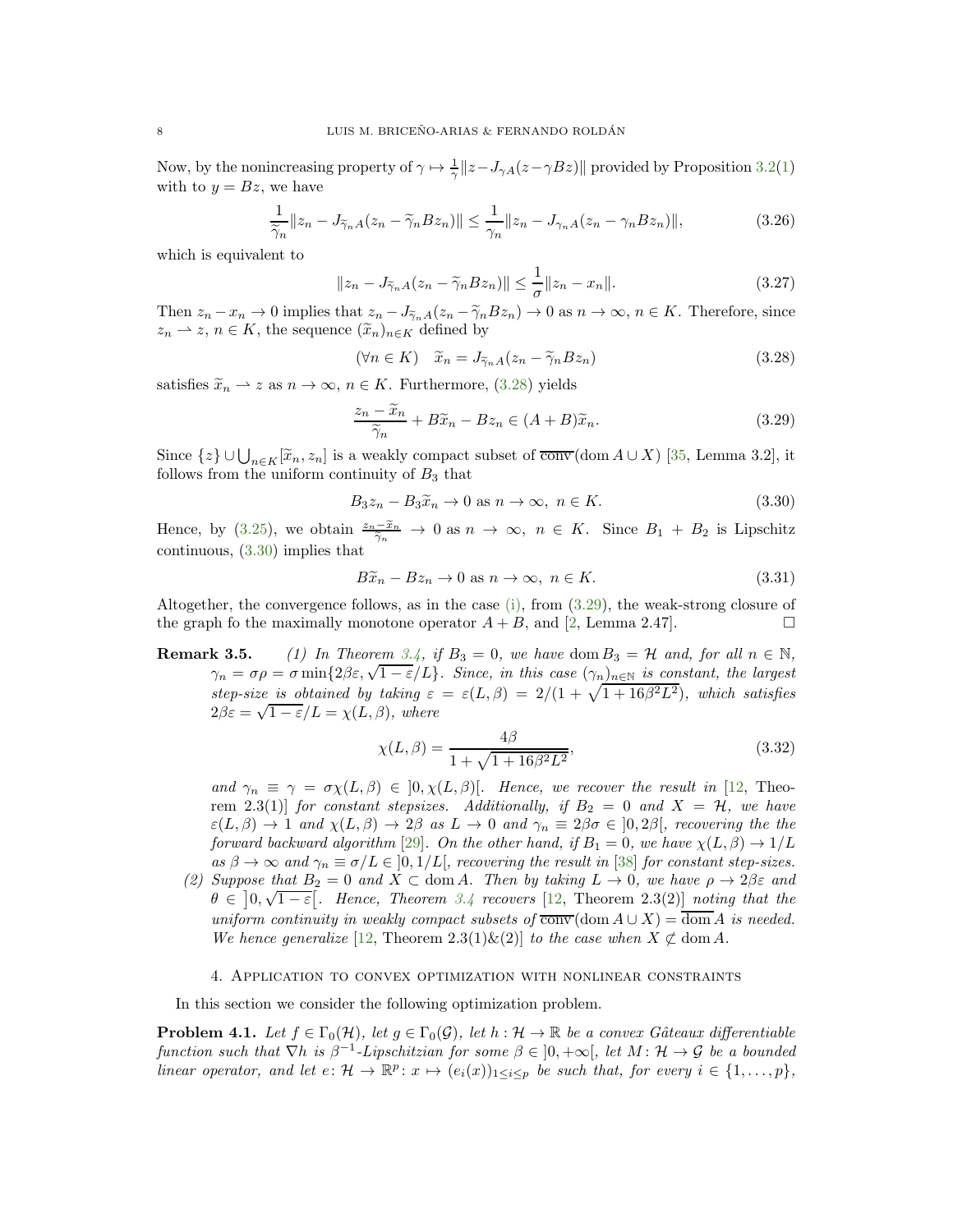$e_i$  is convex and Gâteaux differentiable in int dom  $e_i$ , dom  $e_i$  is closed,  $\bigcap_{i=1}^p$  intdom  $e_i \neq \emptyset$ , and dom  $\partial f \subset \bigcap_{i=1}^n \text{intdom } e_i$ . The problem is to

<span id="page-8-0"></span>
$$
\min_{e(x)\in]-\infty,0]^p} f(x) + g(Mx) + h(x),\tag{4.1}
$$

and we assume that solutions exist.

The Lagrangian associated to [\(4.1\)](#page-8-0) is

<span id="page-8-1"></span>
$$
\mathcal{L}: \mathcal{H} \times \mathbb{R}^p : (x, v) \to ]-\infty, +\infty] \mapsto f(x) + g(Mx) + h(x) + e(x) \cdot v - \iota_{[0, +\infty[^p]}(v). \tag{4.2}
$$

In view of [\[2,](#page-14-13) Corollary 19.30], if  $(\hat{x}, \hat{v}) \in \mathcal{H} \times \mathbb{R}^p$  is a saddle point of  $(4.2)$ ,  $\hat{x}$  is a solution to  $(4.1)$ and by  $[2, Corollary 19.30(v), Theorem 16.3, Theorem 16.47, Example 16.13, & Example 6.42(i)]$ we deduce

<span id="page-8-2"></span>
$$
\begin{cases} 0 \in \partial (f + g \circ M + h)(\hat{x}) + \sum_{i=1}^{p} \hat{v}_i \nabla e_i(\hat{x}) \\ 0 \in N_{[0, +\infty[^p}(\hat{v}) - e(\hat{x}). \end{cases}
$$
\n(4.3)

Under standard qualification conditions, as  $0 \in \text{sri}(\text{dom } g - M(\text{dom } f))$ , there exists  $\hat{u} \in \mathcal{G}$ , such that  $(4.3)$  reduces to

<span id="page-8-8"></span>
$$
\begin{cases} 0\in \partial f(\hat{x})+M^*\hat{u}+\nabla h(\hat{x})+\sum_{i=1}^p\hat{v}_i\nabla e_i(\hat{x})\\ 0\in \partial g^*(\hat{u})-M\hat{x}\\ 0\in N_{[0,+\infty[^p}(\hat{v})-e(\hat{x}), \end{cases}
$$

which is equivalent to

<span id="page-8-9"></span>
$$
\begin{pmatrix} 0 \\ 0 \\ 0 \end{pmatrix} \in \begin{pmatrix} \partial f(\hat{x}) \\ \partial g^*(\hat{u}) \\ N_{[0, +\infty[^p}(\hat{v})) \end{pmatrix} + \begin{pmatrix} \nabla h(\hat{x}) \\ 0 \\ 0 \end{pmatrix} + \begin{pmatrix} M^*\hat{u} \\ -M\hat{x} \\ 0 \end{pmatrix} + \begin{pmatrix} \sum_{i=1}^p \hat{v}_i \nabla e_i(\hat{x}) \\ 0 \\ -e(\hat{x}) \end{pmatrix}.
$$
 (4.4)

<span id="page-8-7"></span>**Proposition 4.2.** In the context of Problem [4.1](#page-7-4) let  $X = X_1 \times X_2 \times X_3 \subset \text{dom } \partial f \times \text{dom } \partial g^* \times$  $[0, +\infty]^p$  be nonempty, closed, and convex, and define the operator

$$
B_3: \mathcal{H} \times \mathcal{G} \times \mathbb{R} \to 2^{\mathcal{H} \times \mathcal{G} \times \mathbb{R}}
$$
  

$$
(x, u, v) \mapsto \left\{ \left\{ \left( \sum_{i=1}^p v_i \nabla e_i(x), 0, -e(x) \right) \right\}, \text{ if } v \in [0, +\infty]^p \text{ and } x \in \bigcap_{i=1}^p \text{ into } e_i;
$$
  
*otherwise.* (4.5)

<span id="page-8-4"></span><span id="page-8-3"></span>Then, the following hold:

- (1)  $B_3$  is maximally monotone.
- <span id="page-8-6"></span><span id="page-8-5"></span>(2) Suppose that one of the following holds:
	- (a)  $(\nabla e_i)_{1 \leq i \leq p}$  are bounded and uniformly continuous in every weakly compact subset *of* dom  $\partial f$ .
	- (b) H is finite dimensional and  $(\nabla e_i)_{1 \leq i \leq p}$  are continuous in every compact subset of  $\overline{\text{dom}} \partial f$ .

Then, B<sub>3</sub> is uniformly continuous in every compact subset of  $\overline{\text{dom}} \partial f \times \overline{\text{dom}} \partial g^*$  $[0, +\infty[^p]$ .

Proof. [1:](#page-8-3) Consider the saddle-function

$$
\ell: \mathcal{H} \times \mathcal{G} \times \mathbb{R}^p \to [-\infty, +\infty]
$$
  

$$
(x, u, v) \mapsto \begin{cases} e(x) \cdot v, & \text{if } v \in [0, +\infty]^p \text{ and } x \in \bigcap_{i=1}^p \text{dom } e_i; \\ +\infty, & \text{if } v \in [0, +\infty]^p \text{ and } x \notin \bigcap_{i=1}^p \text{dom } e_i; \\ -\infty, & \text{if } v \notin [0, +\infty]^p. \end{cases}
$$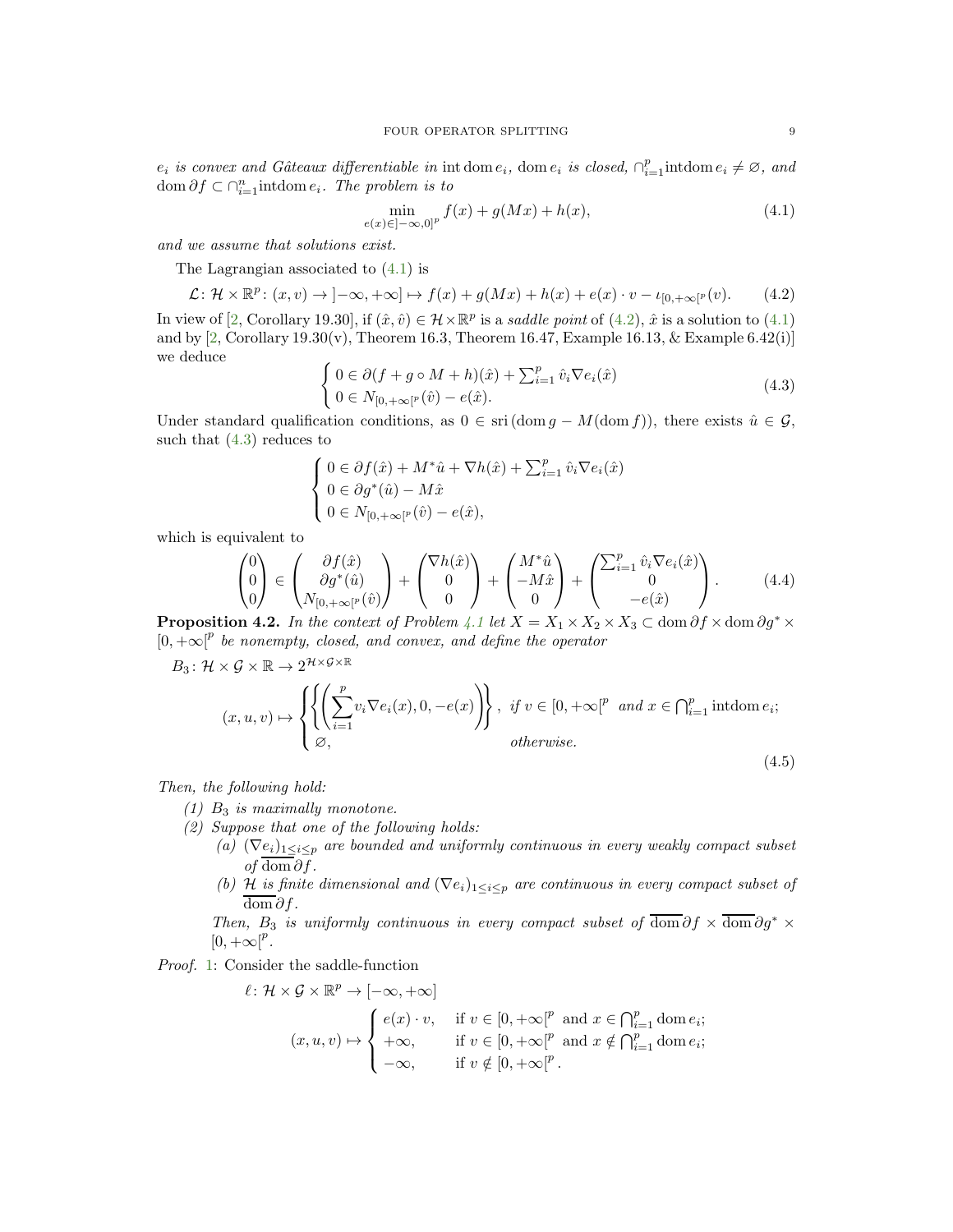Note that, if  $v \in [0, +\infty[^p,$ 

$$
\ell \colon (x, u, v) \mapsto \begin{cases} e(x) \cdot v, & \text{if } x \in \bigcap_{i=1}^{p} \text{dom } e_i; \\ +\infty, & \text{otherwise} \end{cases}
$$
(4.6)

and, if  $v \notin [0, +\infty]^p$ ,  $\ell(\cdot, \cdot, v) \equiv -\infty$ , hence, for every  $v \in \mathbb{R}^p$ ,  $\ell(\cdot, \cdot, v)$  is lower-semicontinuous. Additionally, if  $x \in \bigcap_{i=1}^p \text{dom } e_i$ , we have

$$
-\ell: (x, u, v) \mapsto \begin{cases} -e(x) \cdot v, & \text{if } v \in [0, +\infty[^p; \\ +\infty, & \text{otherwise} \end{cases}
$$
(4.7)

and, if  $x \notin \bigcap_{i=1}^p \text{dom } e_i$ 

$$
-\ell : (x, u, v) \mapsto \begin{cases} -\infty & \text{if } v \in [0, +\infty[^p; \\ +\infty, & \text{otherwise,} \end{cases}
$$
(4.8)

hence, for every  $(x, u) \in \mathcal{H} \times \mathcal{G}$ ,  $-\ell(x, u, \cdot)$  is lower-semicontinuous. Furthermore,

$$
(\forall (x, u) \in \mathcal{H} \times \mathcal{G})(\forall v \in \mathbb{R}^p) \quad B_3(x, u, v) = \partial \ell(\cdot, \cdot, v)(x, u) \times \partial (-\ell(x, u, \cdot))(v). \tag{4.9}
$$

Hence, the maximal monotonicity of  $B_3$  follows from [\[33,](#page-15-22) Corollary 1].

[2:](#page-8-4) First, assume [2a.](#page-8-5) Let  $Y = Y_1 \times Y_2 \times Y_3 \subset \overline{\text{dom}} \partial f \times \overline{\text{dom}} \partial g^* \times [0, +\infty]^p$  be a weakly compact set. Let  $x = (x_1, u_1, v_1)$  and  $y = (x_2, u_2, v_2)$  in Y, fix  $i \in \{1, ..., p\}$ , define  $\rho_i(t)$ :  $[0, 1] \rightarrow$  $\mathbb{R}: t \mapsto e_i(x_1 + t(x_2 - x_1))$  which is differentiable in  $]0, 1[$ . Since  $Y_1$  is weakly compact, by [\[2,](#page-14-13) Theorem 3.37], conv $Y_1$  is also weakly compact and, since  $\nabla e_i$  is bounded in conv $Y_1 \subset$  $\text{dom }\partial f$ , there exists  $K_i > 0$  such that  $\sup_{x \in \text{conv } Y_1} \|\nabla e_i(x)\| \leq K_i$ . Note that  $\dot{\rho}_i : t \mapsto$  $\langle \nabla e_i(x_1 + t(x_2 - x_1)) | x_2 - x_1 \rangle$ , and hence

$$
|e_i(x_2) - e_i(x_1)| = |\rho_i(1) - \rho_i(0)|
$$
  
=  $\left| \int_0^1 \dot{\rho}_i(t) dt \right|$   
=  $\left| \int_0^1 \langle \nabla e_i(x_1 + t(x_2 - x_1)) | x_2 - x_1 \rangle dt \right|$   
 $\leq \int_0^1 \|\nabla e_i(x_1 + t(x_2 - x_1))\| \|x_2 - x_1\| dt$   
 $\leq K_i \|x_2 - x_1\|.$ 

Thus, we conclude  $|e_i(x_1) - e_i(x_2)| \le K_i ||x_2 - x_1||$  and therefore

<span id="page-9-0"></span>
$$
||e(x_2) - e(x_1)|| \le K||x_2 - x_1|| \tag{4.10}
$$

 $\begin{array}{c} \hline \end{array}$  $\overline{\phantom{a}}$  $\overline{\phantom{a}}$  $\overline{\phantom{a}}$ 

for  $K = \sqrt{\sum_{i=1}^{p} K_i^2}$ . Since Y is weakly compact, it is bounded [\[2,](#page-14-13) Lemma 2.36] and there exists  $V > 0$  such that  $||v|| \leq V$  for all  $v \in Y_3$ . Let  $\varepsilon > 0$ . The uniform continuity of  $(\nabla e_i)_{1 \leq i \leq p}$ implies the existence of  $\delta > 0$  such that

<span id="page-9-1"></span>
$$
(\forall i \in \{1, ..., p\})(\forall (z_1, z_2) \in Y_2^2) \quad ||z_1 - z_2|| < \delta \Rightarrow ||\nabla e_i(z_1) - \nabla e_i(z_2)||^2 \le \frac{\varepsilon^2}{4pV^2}.\tag{4.11}
$$

Now suppose that

$$
\|\boldsymbol{x}-\boldsymbol{y}\|^2 \leq \min\left\{\frac{\varepsilon^2}{4pK^2},\delta^2\right\}.
$$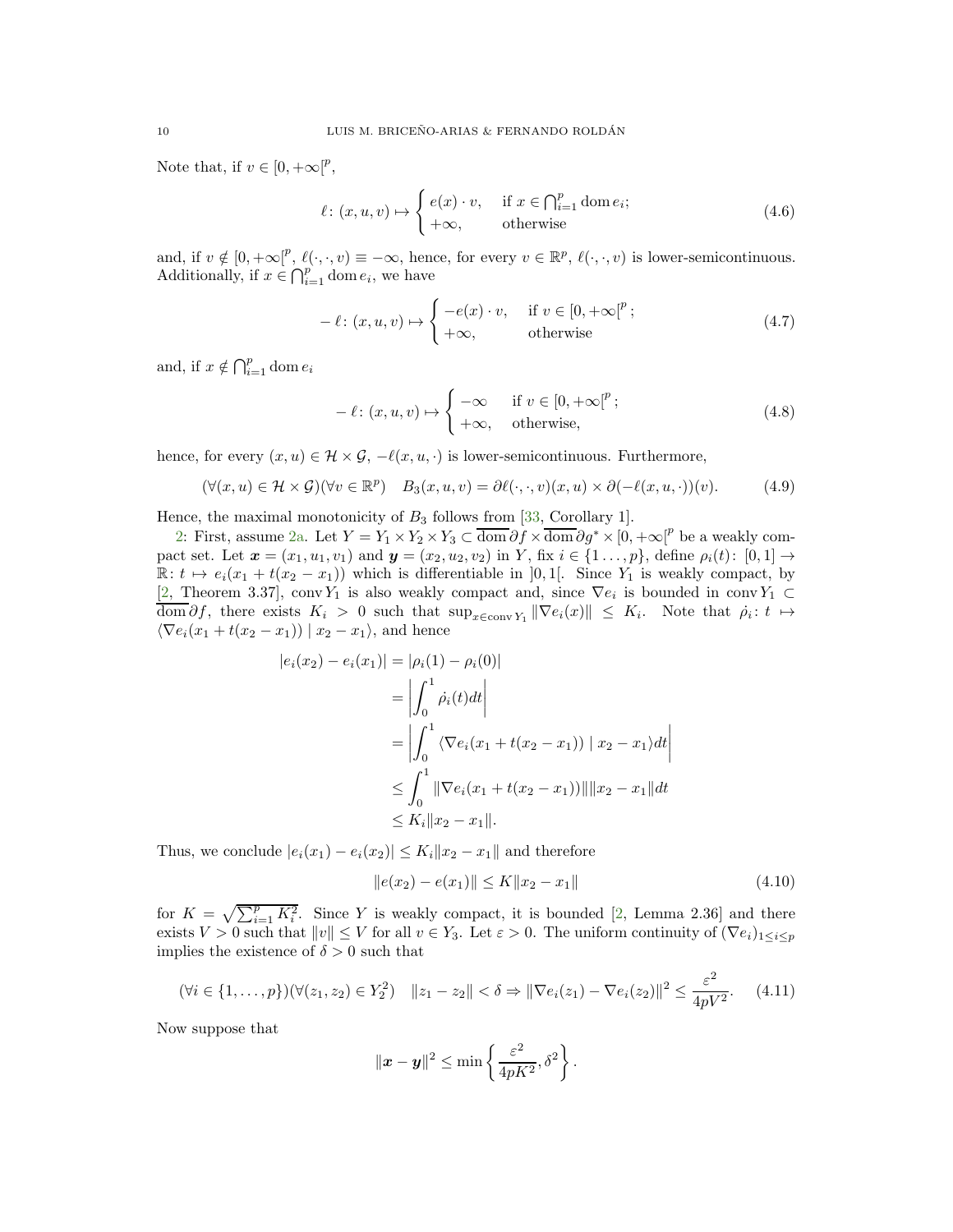Then, [\(4.10\)](#page-9-0), the convexity of  $\|\cdot\|^2$ , and [\(4.11\)](#page-9-1) imply

$$
||B_3x - B_3y||^2 = \left\| \sum_{i=1}^p v_{1,i} \nabla e_i(x_1) - v_{2,i} \nabla e_i(x_2) \right\|^2 + ||e(x_1) - e(x_2)||^2
$$
  
\n
$$
\leq 2 \left\| \sum_{i=1}^p (v_{1,i} - v_{2,i}) \nabla e_i(x_1) \right\|^2 + 2 \left\| \sum_{i=1}^p v_{2,i} (\nabla e_i(x_1) - \nabla e_i(x_2)) \right\|^2 + K^2 ||x_1 - x_2||^2
$$
  
\n
$$
\leq 2p \sum_{i=1}^p |v_{1,i} - v_{2,i}|^2 ||\nabla e_i(x_1)||^2 + 2p \sum_{i=1}^p |v_{2,i}|^2 ||\nabla e_i(x_1) - \nabla e_i(x_2)||^2 + K^2 ||x_1 - x_2||^2
$$
  
\n
$$
\leq 2pK^2 ||v_1 - v_2||^2 + 2pV^2 \sum_{i=1}^p ||\nabla e_i(x_1) - \nabla e_i(x_2)||^2 + K^2 ||x_1 - x_2||^2
$$
  
\n
$$
\leq 2pK^2 ||x - y||^2 + \frac{\varepsilon^2}{2}
$$
  
\n
$$
\leq \varepsilon^2.
$$

Therefore  $B_3$  is uniformly continuous in Y.

Now, assume [2b.](#page-8-6) Since  $\mathcal{H}$  is finite dimensional the weak and strong topologies coincide [\[2,](#page-14-13) Fact 2.33. Hence, since  $\nabla e_i$  is continuous, it is bounded and uniformly continuous in every compact subset of X. The result follows from [2a.](#page-8-5)  $\Box$ 

**Remark 4.3.** Note that if, for every  $i \in \{1, \ldots, p\}$ ,  $\nabla e_i$  is bounded and uniformly continuous in every weakly compact subset of dom f, since  $\overline{\text{dom}} \partial f \subset \text{dom } f$ ,  $B_3$  is uniformly continuous in every compact subset of  $\overline{\text{dom}} \partial f \times \overline{\text{dom}} \partial g^* \times [0, +\infty]^p$  in view of Proposition [4.2.](#page-8-7)

**Proposition 4.4.** In the context of Problem [4.1,](#page-7-4) assume that  $0 \in \text{sri}(\text{dom } g - M(\text{dom } f)),$ Let  $\overline{X} = X_1 \times X_2 \times X_3 \subset \text{dom} \partial f \times \text{dom} \partial g^* \times [0, +\infty]^p$  be nonempty, closed, and convex, let  $\varepsilon \in [0,1[$ , set  $\rho = \min\{2\beta\varepsilon, \sqrt{1-\varepsilon}/\|M\|\}$ , let  $\sigma \in [0,1[$ , let  $\theta \in [0, \sqrt{1-\varepsilon} - \|M\|\rho\sigma]$ . For every  $\mathbf{z} = (z^1, z^2, z^3) \in \mathcal{H} \times \mathcal{G} \times \mathbb{R}^p$  define  $\mathbf{\Phi}_{\mathbf{z}} : \gamma \mapsto (\Phi_{\mathbf{z}}^1(\gamma), \Phi_{\mathbf{z}}^2(\gamma), \Phi_{\mathbf{z}}^3(\gamma))$ , where

<span id="page-10-0"></span>
$$
\Phi_z^1: \gamma \mapsto \text{prox}_{\gamma f}\left(z^1 - \gamma \left(\nabla h(z^1) + M^* z^2 + \sum_{i=1}^p z_i^3 \nabla e_i(z^1)\right)\right)
$$
  
\n
$$
\Phi_z^2: \gamma \mapsto \text{prox}_{\gamma g^*}(z^2 + \gamma M z^1)
$$
  
\n
$$
\Phi_z^3: \gamma \mapsto P_{[0, +\infty[^p}(z^3 + \gamma e(z^1))).
$$
\n(4.12)

Let  $z_0 = (z_0^1, z_0^2, z_0^3) \in \mathcal{H} \times \mathcal{G} \times \mathbb{R}^p$  and consider the recurrence, for every  $n \in \mathbb{N}$ ,

<span id="page-10-1"></span>
$$
\begin{vmatrix}\nx_n^1 = \Phi_{\mathbf{z}_n}^1(\gamma_n) \\
x_n^2 = \Phi_{\mathbf{z}_n}^2(\gamma_n) \\
x_n^3 = \Phi_{\mathbf{z}_n}^3(\gamma_n) \\
z_{n+1}^1 = P_{X_1}(x_n^1 + \gamma_n(M^*z_n^2 + \sum_{i=1}^p z_{n,i}^3 \nabla e_i(z_n^1)) - \gamma_n(M^*x_n^2 + \sum_{i=1}^p x_{n,i}^3 \nabla e_i(x_n^1))) \\
z_{n+1}^2 = P_{X_2}(x_n^2 - \gamma_n M z_n^1 + \gamma_n M x_n^1) \\
z_{n+1}^3 = P_{X_3}(x_n^3 - \gamma_n e(z_n^1) + \gamma_n e(x_n^1)) \\
z_{n+1} = (z_{n+1}^1, z_{n+1}^2, z_{n+1}^3),\n\end{vmatrix}
$$
\n(4.13)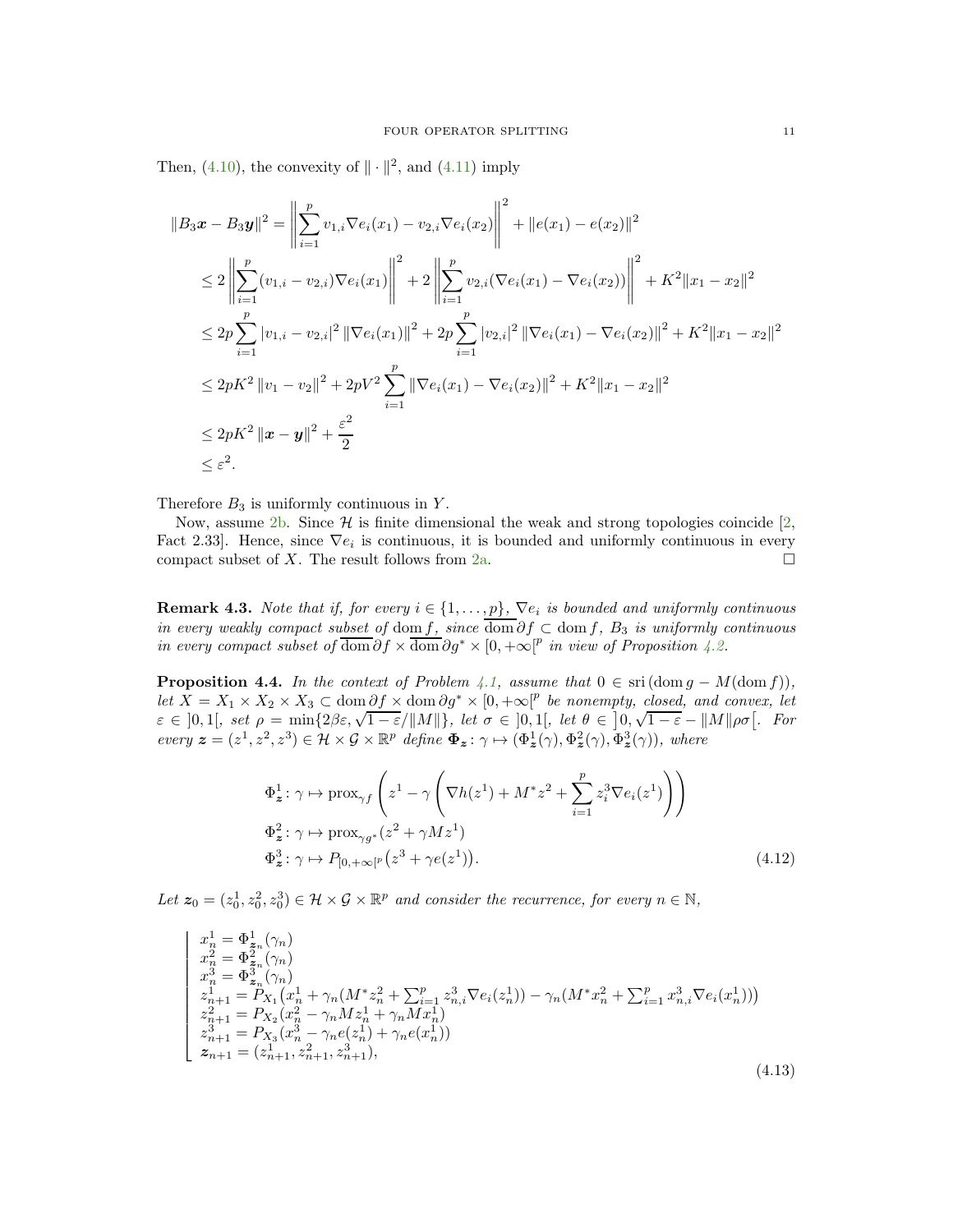where  $\gamma_n$  is the largest  $\gamma \in {\rho\sigma, \rho\sigma^2, \rho\sigma^3, \dots}$  satisfying

$$
\gamma^2 \left( \left\| \sum_{i=1}^p z_{n,i}^3 \nabla e_i(z_n^1) - \Phi_{\mathbf{z}_n, i}^3(\gamma) \nabla e(\Phi_{\mathbf{z}_n}^1(\gamma)) \right\|^2 + \left\| e(z_n^1) - e(\Phi_{\mathbf{z}_n}^1(\gamma)) \right\|^2 \right) \leq \theta^2 \| \mathbf{z}_n - \Phi_{\mathbf{z}_n}(\gamma) \|^2. \tag{4.14}
$$

<span id="page-11-4"></span>Moreover, assume that at least one of the following additional statements hold:

- (*i*)  $\liminf_{n\to\infty} \gamma_n = \delta > 0.$
- <span id="page-11-3"></span>(ii) For every  $i \in \{1, \ldots, p\}$ ,  $\nabla e_i$  is bounded and uniformly continuous in every weakly compact subset of dom  $\partial f$ .

Then,  $(z_n^1)_{n \in \mathbb{N}}$  converges weakly to a solution to Problem [4.1.](#page-7-4)

*Proof.* Let  $\mathcal{H} = \mathcal{H} \times \mathcal{G} \times \mathbb{R}^p$ , define

<span id="page-11-2"></span><span id="page-11-1"></span>
$$
\begin{cases}\nA: \mathcal{H} \to 2^{\mathcal{H}}: (x, u, v) \mapsto \partial f(x) \times \partial g^*(u) \times N_{[0, +\infty[^p]}(v), \\
B_1: \mathcal{H} \to \mathcal{H}: (x, u, v) \mapsto (\nabla h(x), 0, 0), \\
B_2: \mathcal{H} \to \mathcal{H}: (x, u, v) \mapsto (M^*u, -Mx, 0),\n\end{cases} \tag{4.15}
$$

and consider the operator  $B_3$  defined in [\(4.5\)](#page-8-8). Note that A is maximally monotone [\[2,](#page-14-13) Proposition 20.23 & Proposition 20.25],  $B_1$  is  $\beta$ −cocoercive [\[2,](#page-14-13) Corollary 18.17],  $B_2$  is  $||M||$ -Lipschitzian [\[10,](#page-14-7) Proposition 2.7(ii)] & [\[2,](#page-14-13) Fact 2.20], and the operator  $B_3$  is maximally monotone by Proposition [4.2.](#page-8-7) Furthermore, note that dom  $A = \text{dom}(\partial f) \times \text{dom}(\partial g^*) \times [0, +\infty]^p$  and  $\text{dom } B_3 = (\bigcap_{i=1}^n \text{intdom } e_i) \times \mathcal{G} \times [0, +\infty]^p$ . Hence, it follows from  $\text{dom } (\partial f) \subset \bigcap_{i=1}^n \text{intdom } e_i$ that dom  $A \cup X \subset \text{dom } B_3$  and  $0 \in \text{int } (\text{dom } A - \text{dom } B_3)$ . Therefore,  $A + B_3$  is maximally monotone [\[2,](#page-14-13) Corollary 25.5(ii)]. Altogether, the inclusion in [\(4.4\)](#page-8-9) is a particular instance of Problem [3.1.](#page-2-1) Define, for every  $n \in \mathbb{N}$ ,  $x_n = (x_n^1, x_n^2, x_n^3)$ . Hence, [\(4.12\)](#page-10-0), [\(4.5\)](#page-8-8), and [\(4.15\)](#page-11-1) yield

$$
(\forall n \in \mathbb{N}) \qquad \begin{array}{l} x_n = J_{\gamma_n A}(z_n - \gamma_n (B_1 + B_2 + B_3) z_n) \\ z_{n+1} = P_X(x_n + \gamma_n (B_2 + B_3) z_n - \gamma_n (B_2 + B_3) x_n), \end{array} \tag{4.16}
$$

where  $\gamma_n$ , by [\(4.14\)](#page-11-2) and [\(4.15\)](#page-11-1), satisfies

$$
\gamma \|B_3 z_n - B_3 J_{\gamma A} (z_n - \gamma (B_1 + B_2 + B_3) z_n) \| \le \theta \|z_n - J_{\gamma A} (z_n - \gamma (B_1 + B_2 + B_3) z_n) \|.
$$
 (4.17)

Note that, if we assume [\(ii\),](#page-11-3) by Proposition [4.2,](#page-8-7)  $B_3$  is uniformly continuous in every weak compact subset of  $\overline{\text{dom}} \partial f \times \overline{\text{dom}} \partial g^* \times [0, +\infty]^p = \overline{\text{conv}}(\text{dom } A) = \overline{\text{conv}}(\text{dom } A \cup X)$  [\[2,](#page-14-13) Corollary 21.14 & Exercise 3.2]. Altogether, assuming [\(i\)](#page-11-4) or [\(ii\),](#page-11-3) since  $X \subset \text{dom } A$ , by The-orem [3.4,](#page-5-8) there exists  $\boldsymbol{z} = (z, u, v) \in \mathcal{H} \times \mathcal{G} \times \mathbb{R}^p$  solution to [\(4.4\)](#page-8-9) such that  $z_n \to z$ . Since  $0 \in \text{sri}(\text{dom } g - M(\text{dom } f)), \text{ by } (4.3), (4.4), \text{ and } [2, \text{ Theorem 16.47}] \text{ z is a saddle-point of } \mathcal{L} \text{ in } (4.2). \text{ By [2, Corollary 19.30(v)], z is a solution to Problem 4.1 and the result follows. } \Box$  $0 \in \text{sri}(\text{dom } g - M(\text{dom } f)), \text{ by } (4.3), (4.4), \text{ and } [2, \text{ Theorem 16.47}] \text{ z is a saddle-point of } \mathcal{L} \text{ in } (4.2). \text{ By [2, Corollary 19.30(v)], z is a solution to Problem 4.1 and the result follows. } \Box$  $0 \in \text{sri}(\text{dom } g - M(\text{dom } f)), \text{ by } (4.3), (4.4), \text{ and } [2, \text{ Theorem 16.47}] \text{ z is a saddle-point of } \mathcal{L} \text{ in } (4.2). \text{ By [2, Corollary 19.30(v)], z is a solution to Problem 4.1 and the result follows. } \Box$  $0 \in \text{sri}(\text{dom } g - M(\text{dom } f)), \text{ by } (4.3), (4.4), \text{ and } [2, \text{ Theorem 16.47}] \text{ z is a saddle-point of } \mathcal{L} \text{ in } (4.2). \text{ By [2, Corollary 19.30(v)], z is a solution to Problem 4.1 and the result follows. } \Box$  $0 \in \text{sri}(\text{dom } g - M(\text{dom } f)), \text{ by } (4.3), (4.4), \text{ and } [2, \text{ Theorem 16.47}] \text{ z is a saddle-point of } \mathcal{L} \text{ in } (4.2). \text{ By [2, Corollary 19.30(v)], z is a solution to Problem 4.1 and the result follows. } \Box$  $0 \in \text{sri}(\text{dom } g - M(\text{dom } f)), \text{ by } (4.3), (4.4), \text{ and } [2, \text{ Theorem 16.47}] \text{ z is a saddle-point of } \mathcal{L} \text{ in } (4.2). \text{ By [2, Corollary 19.30(v)], z is a solution to Problem 4.1 and the result follows. } \Box$  $0 \in \text{sri}(\text{dom } g - M(\text{dom } f)), \text{ by } (4.3), (4.4), \text{ and } [2, \text{ Theorem 16.47}] \text{ z is a saddle-point of } \mathcal{L} \text{ in } (4.2). \text{ By [2, Corollary 19.30(v)], z is a solution to Problem 4.1 and the result follows. } \Box$  $(4.2)$ . By [\[2,](#page-14-13) Corollary 19.30(v)], z is a solution to Problem [4.1](#page-7-4) and the result follows.

#### 5. Numerical experiments

<span id="page-11-0"></span>In this section we consider the following optimization problem

<span id="page-11-5"></span>
$$
\min_{\substack{y^0 \le x \le y^1 \\ x_i(\ln(x_i/a_i)-1)-r_i \le 0, \\ i \in \{1,\dots,n\} }} \alpha \|Mx\|_1 + \frac{1}{2} \|Ax - z\|^2,\tag{5.1}
$$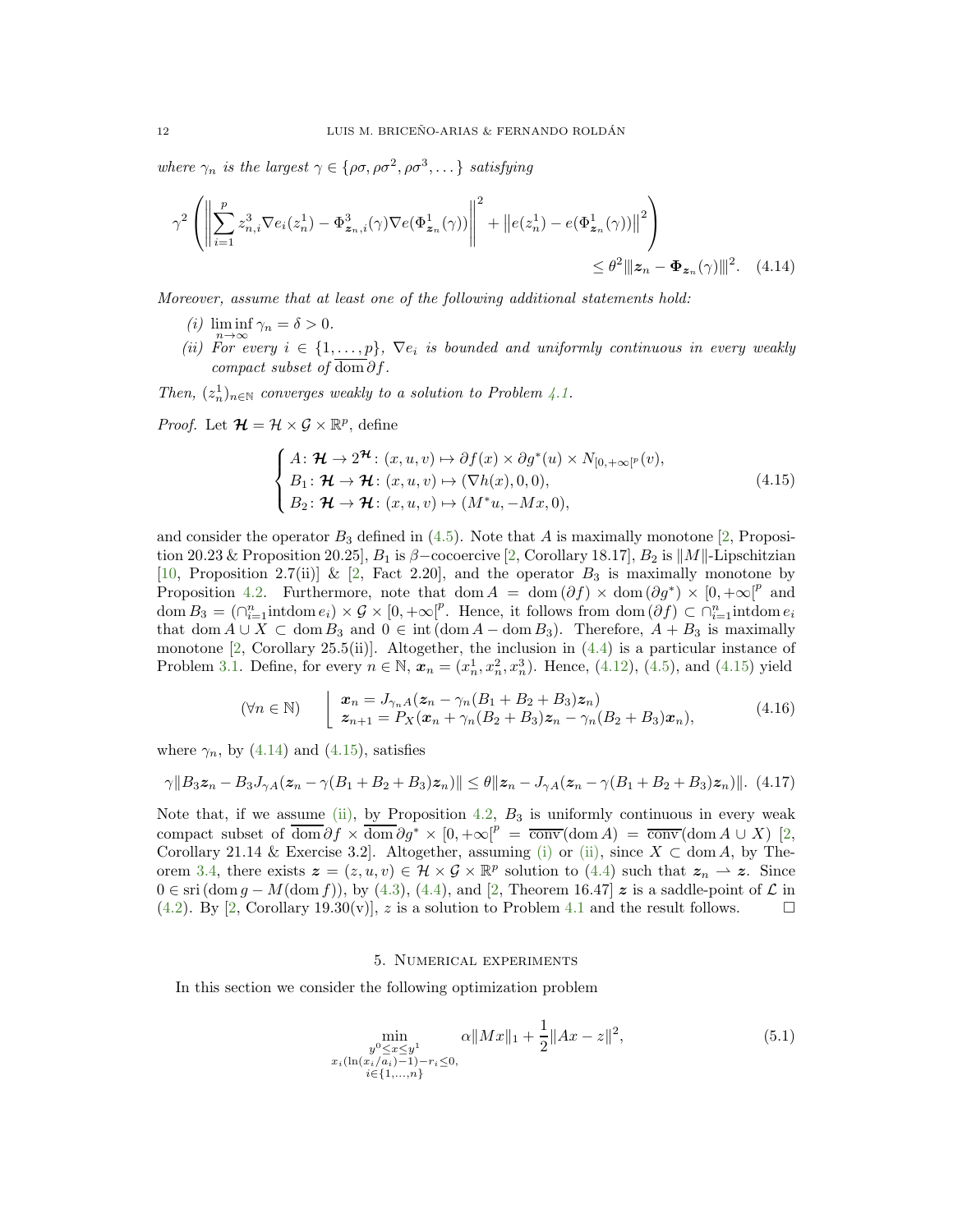where  $M \in \mathbb{R}^{r \times n}$ ,  $A \in \mathbb{R}^{m \times n}$ ,  $z \in \mathbb{R}^m$ ,  $y^0 = (\eta_i^0)_{1 \le i \le n} \in \mathbb{R}^n$ ,  $y^1 = (\eta_i^1)_{1 \le i \le N} \in \mathbb{R}^N$ ,  $r_1, \ldots, r_n \in ]-1, +\infty[$ , and  $a_1, \ldots, a_n \in ]0, +\infty[$ . Set

$$
\begin{cases}\nC = \times_{i=1}^{n} [\eta_i^0, \eta_i^1], \\
f = \iota_C, \\
g = \alpha \|\cdot\|_1, \\
h = \|A - z\|^2 / 2, \\
e = (e_i(\cdot))_{i=1}^n,\n\end{cases} (5.2)
$$

where

$$
(\forall i = 1, ..., n) \quad e_i \colon \mathbb{R}^n \to \mathbb{R} \colon x \mapsto \begin{cases} x_i(\ln(x_i/a_i) - 1) - r_i, & \text{if } x_i > 0; \\ -r_i, & \text{if } x_i = 0; \\ +\infty, & \text{otherwise.} \end{cases}
$$

Then, we have  $f \in \Gamma_0(\mathbb{R}^n)$ ,  $g \in \Gamma_0(\mathbb{R}^r)$ , and that  $\nabla h$  is  $||A||^2$ -Lipschitizian. Additionally, for every  $i \in \{1, ..., n\}$ ,  $e_i$  is Gâteaux differentiable in  $]0, +\infty[^n$ ,

$$
(\nabla e_i(x))_k = \begin{cases} \ln x_k, & \text{if } k = i, \\ 0, & \text{otherwise,} \end{cases}
$$
 (5.3)

dom  $e_i$  is closed,  $\bigcap_{i=1}^n$ dom  $e_i = [0, +\infty]^n$ , and

$$
0 \in \mathrm{int}\left(\mathrm{dom}\left(\partial f\right) - \bigcap_{i=1}^{n} \mathrm{dom}\, e_i\right) = \times_{i=1}^{N} \left] -\infty, \eta_i^1 \right[.
$$

Hence, the optimization problem in [\(5.1\)](#page-11-5) is a particular instance of Problem [4.1.](#page-7-4) In this setting, since  $g^* = \iota_{[-\alpha,\alpha]^r}$  [\[2,](#page-14-13) Example 13.32(v) & Proposition 13.23(i)], we consider  $X_1 \times X_2 \times X_3 =$  $C \times [-\alpha, \alpha]^r \times [0, +\infty]^p$  in order to write the recurrence in [\(4.13\)](#page-10-1) as Algorithm [1](#page-13-0) below.

We compare Algorithm [1](#page-13-0) with the algorithm propose in [\[12\]](#page-14-12) called FBHF and with the MATLAB's fmincon (interior point).

To solve problem in [\(4.1\)](#page-8-0) with FBHF algorithm, we consider  $X = X_1 \times X_2 \times X_3$  and the followings operators (see  $(4.4)$  and  $[12,$  Theorem 2.3])

<span id="page-12-0"></span>
$$
A = \begin{pmatrix} \partial f(\hat{x}) \\ \partial g^*(\hat{u}) \\ N_{[0, +\infty[^p}(\hat{v}) \end{pmatrix}, \quad B_1 = \begin{pmatrix} \nabla h(\hat{x}) \\ 0 \\ 0 \end{pmatrix}, \quad B_2 + B_3 = \begin{pmatrix} M^*\hat{u} + \sum_{i=1}^p \hat{v}_i \nabla e_i(\hat{x}) \\ -M\hat{x} \\ -e(\hat{x}) \end{pmatrix}.
$$
 (5.4)

In our numerical experiments, we generate 20 random realizations of A, M, z, and  $r_1, \ldots, r_n$ for dimensions  $n = m \in \{600, 900, 1200\}$  and  $r \in \{n/3, n/2, 2n/3\}$ . In each realization we define  $a_i = 9$  for  $i \in \{1, ..., n\}$ ,  $\alpha = 0.05$ , and  $y^0 = \hat{y}_0$  and  $y^1 = \hat{y}_1 + \text{rand}(n)$ , where  $\hat{y}_1$  and  $\hat{y}_2$  satisfies  $e(\hat{y}_0) = e(\hat{y}_1) = 0$  $e(\hat{y}_0) = e(\hat{y}_1) = 0$  $e(\hat{y}_0) = e(\hat{y}_1) = 0$ . For Algorithm 1 we consider  $\sigma = 0.99$ . For FBHF we consider  $\varepsilon = 0.8, \theta = \sqrt{1 - \varepsilon}/2, \sigma = 0.99$ , the maximally monotone operator A, the cocoercive operator  $B_1$ , and the continuous operator  $B_1 + B_2$  on [\(5.4\)](#page-12-0) (see [\[12,](#page-14-12) Theorem 2.3]).

In Table [1](#page-13-1) we provide the average time and iterations to achieve a tolerance  $\epsilon = 10^{-6}$  for the instances mentioned above. We can observe that, for each instance, Algorithm [1](#page-13-0) is more efficient than the method FBHF and fmincon. Algorithm [1](#page-13-0) and FBHF are similar in number of iterations, but each iteration of FBHF is more expensive in time than Algorithm [1.](#page-13-0) This is because FBHF needs, additionally, to activate the operators  $M^*$  and M in each line search. This difference is larger as the dimension of the problem increases. Although fmincon needs less iterations than Algorithm [1](#page-13-0) and FBHF to reach the stop criterion, each iteration is very expensive in CPU time. Indeed, Algorithm [1](#page-13-0) reaches the stop criterion in 20% of the time that fmincon takes.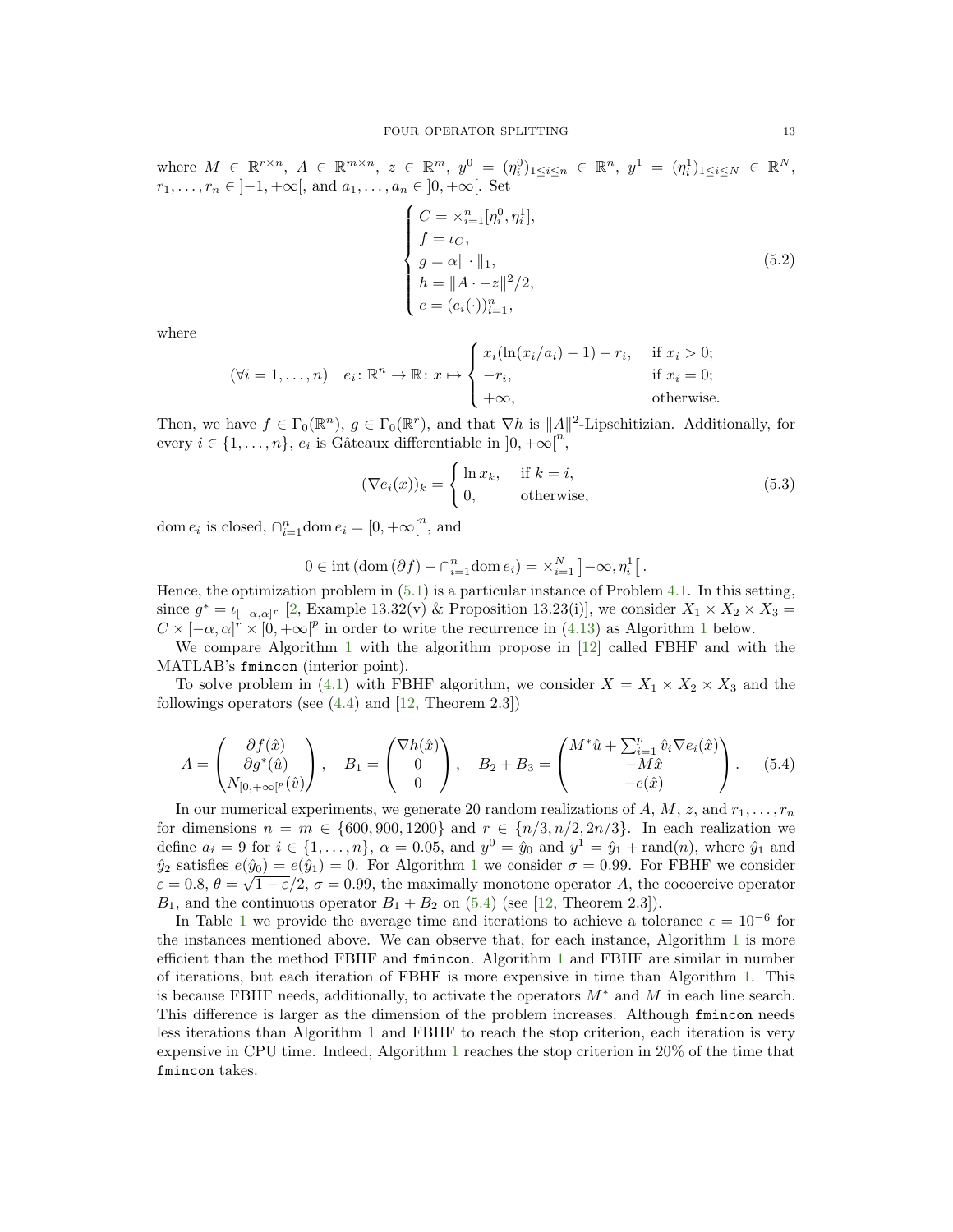# <span id="page-13-0"></span>Algorithm 1

1: Fix  $z_0 = (z_0^1, z_0^2, z_0^3) \in \mathbb{R}^n \times \mathbb{R}^r \times \mathbb{R}^n$ . Let  $\sigma \in ]0,1[$ , let  $\varepsilon = ||A||^4 \frac{\sqrt{1+16||M||^2/||A||^4}-1}{8||M||^2}$  $\frac{8\|M\|^2}{\|M\|^2}$ , let  $\theta = 2\varepsilon ||M||(1-\sigma)/||A||^2$ , and let  $\epsilon > 0$ . 2: while  $r_n > \epsilon$  do 3:  $\gamma = 2\varepsilon ||M||$ <br>4:  $\mathbf{V} = 0$  $V = 0$ 5: while  $V = 0$  do 6:  $\gamma \to \gamma \cdot \sigma$  $T: \qquad \Phi^1(\gamma) = P_{[\eta_1, \eta_2]^n} \Big( z_n^1 - \gamma \big( A^* (Az_n^1-z) + M^* z_n^2 + \sum_{i=1}^p z_{n,i}^3 \ln(z_{n,i}^1) \big) \Big).$ 8:  $\Phi^2(\gamma) = \gamma (\text{Id} - \text{prox}_{\alpha\|\cdot\|_1/\gamma})(z_n^2/\gamma + Mz_n^1)$ 9:  $\Phi^3(\gamma) = P_{[0, +\infty[^n} (z_n^3 + \gamma e(z_n^1))]$ 10:  $\mathbf{\Phi}(\gamma) = (\Phi^1(\gamma), \Phi^2(\gamma), \Phi^3(\gamma))$ 11: **if**  $\sum_{i=1}^p |z_{n,i}^3 \ln(z_{n,i}^1) - \Phi_i^3(\gamma) \ln(\Phi_i^1(\gamma))|^2 + ||e(z_n^1) - e(\Phi_1^1(\gamma))||^2 \leq \frac{\theta^2}{\gamma^2} ||z_n - \Phi(\gamma)||^2$ then 12:  $V = 1$ 13: end if 14: end while 15:  $\gamma_n = \gamma$ 16:  $(x_n^1, x_n^2, x_n^3) = (\Phi^1(\gamma_n), \Phi^2(\gamma_n), \Phi^3(\gamma_n))$ <br>
17:  $z_{n+1}^1 = P_{[\eta_1, \eta_2]^N}(x_n^1 + \gamma_n(M^* z_n^2 + \sum_{i=1}^p z_{n,i}^3 \ln(z_{n,i}^1)) - \gamma_n(M^* x_n^2 + \sum_{i=1}^p x_{n,i}^3 \ln(x_{n,i}^1))$ <br>
18:  $z_{n+1}^2 = P_{[-\alpha, \alpha]^r}(x_n^2 - \gamma_n M z_n^1 + \gamma_n M x_n^1)$  $17:$ 18: z  $19:$  $\sigma_{n+1}^3 = P_{[0,+\infty[^p]}(x_n^3 - \gamma_n e(z_n^1) + \gamma_n e(z_n^1))$ 20:  $\mathbf{z}_{n+1} = (z_{n+1}^1, z_{n+1}^2, z_{n+1}^3)$ 21:  $r_n = \mathcal{R} (z_{n+1}, z_n)$ 22:  $n \rightarrow n+1$ 23: end while 24: return  $z_{n+1}$ 

<span id="page-13-1"></span>Table 1. Average time and average number of iterations of 20 random realizations of problem in [\(5.1\)](#page-11-5) for Algorithm [1,](#page-13-0) FBHF, and fmincon.

|       | $\epsilon = 10^{-6}$ | $N_2 = N_1/3$   |          | $N_2 = N_1/2$  |          | $N_2 = 2N_1/3$ |         |
|-------|----------------------|-----------------|----------|----------------|----------|----------------|---------|
| $N_1$ | Algorithm            | Av. Time<br>(s) | Av. Iter | Av. Time<br>'s | Av. Iter | A. Time<br>(s  | A. Iter |
| 600   | Alg. $1$             | 6.82            | 7845     | 9.61           | 10384    | 15.79          | 16136   |
|       | <b>FBHF</b>          | 10.47           | 8280     | 14.22          | 10885    | 23.28          | 16772   |
|       | fmincon              | 52.52           | 238      | 66.25          | 276      | 69.78          | 251     |
| 900   | Alg. $1$             | 19.26           | 8185     | 28.89          | 11932    | 52.69          | 20653   |
|       | <b>FBHF</b>          | 31.28           | 8568     | 46.06          | 12375    | 84.17          | 21757   |
|       | fmincon              | 256.71          | 350      | 309.33         | 408      | 292.21         | 368     |
| 1200  | Alg. $1$             | 36.01           | 8809     | 62.82          | 14490    | 110.76         | 24778   |
|       | <b>FBHF</b>          | 59.41           | 9231     | 98.60          | 14783    | 174.08         | 25633   |
|       | fmincon              | 694.86          | 457      | 839.06         | 528      | 790.66         | 462     |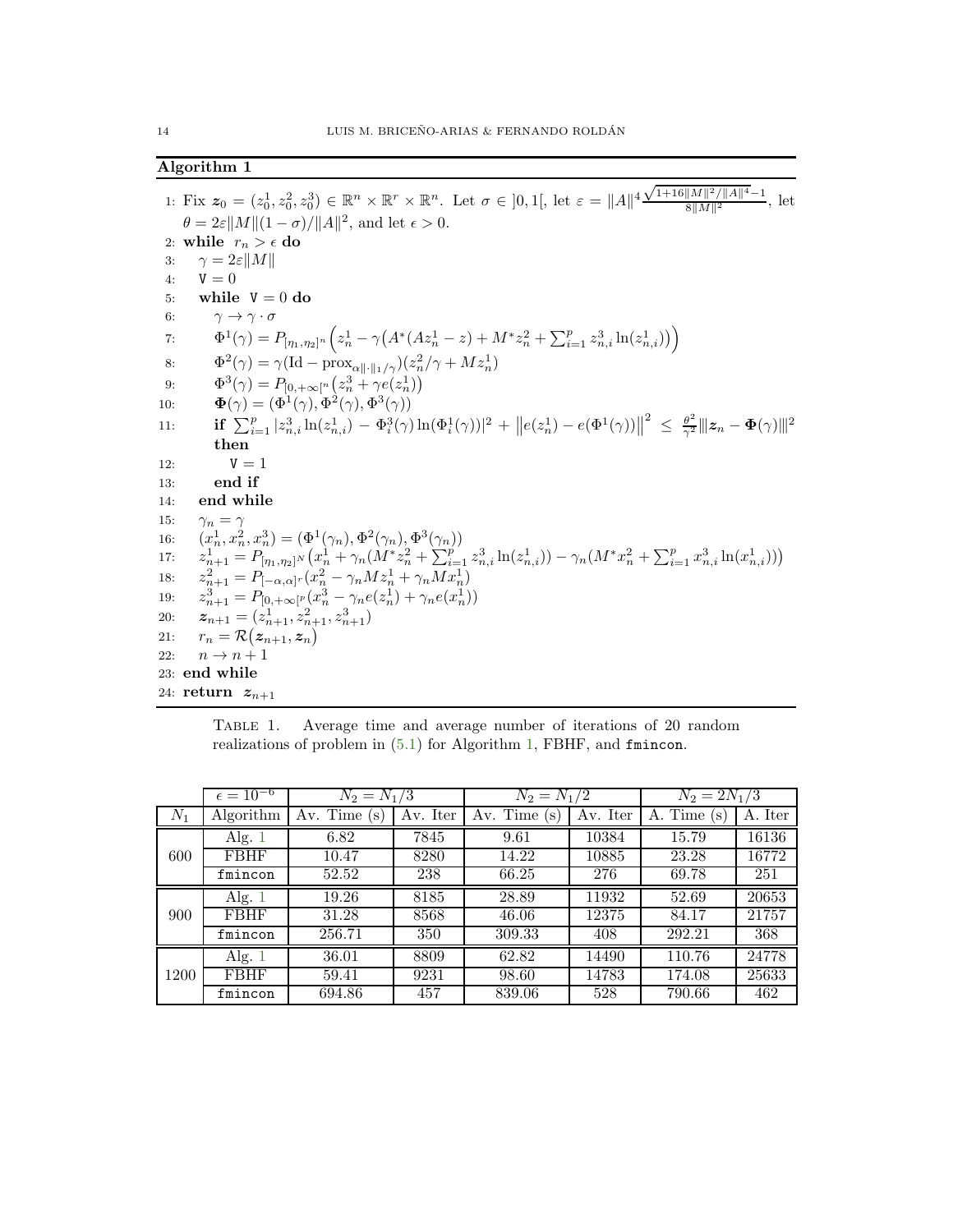#### FOUR OPERATOR SPLITTING 15

#### 6. Conclusions

We provide an algorithm for finding a zero of the sum of a maximally monotone, a cocoercive, a monotone-Lipschitzian, and a monotone-continuous operators in a Hilbertian setting which splits their influence in its implementation. The proposed method exploits the intrinsic properties of each operator activating implicitly the maximally monotone operator via its resolvent, explicitly the cocoercive and the monotone-Lipschitzian operator, and for the continuous operator activation a line search procedure is needed. This method generalizes previous results in [\[12,](#page-14-12) [29,](#page-15-21) [38\]](#page-16-1) and it is more efficient than other algorithms in the literature when applied to non-linearly constrained convex optimization problems.

## **ACKNOWLEDGEMENTS**

The first author thanks the support of Centro de Modelamiento Matemático (CMM), ACE210010 and FB210005, BASAL funds for centers of excellence and ANID under grant FONDECYT 1190871 from ANID-Chile. The second author thanks the support of ANID-Subdirección de Capital Humano/Doctorado Nacional/2018-21181024 and by the Dirección de Postgrado y Programas from UTFSM through Programa de Incentivos a la Iniciación Científica (PIIC).

#### **REFERENCES**

- <span id="page-14-0"></span>[1] J.-P. AUBIN AND H. FRANKOWSKA, Set-valued analysis, Modern Birkhäuser Classics, Birkhäuser Boston, Inc., Boston, MA, 2009, <https://doi.org/10.1007/978-0-8176-4848-0>.
- <span id="page-14-13"></span>[2] H. H. BAUSCHKE AND P. L. COMBETTES, Convex analysis and monotone operator theory in Hilbert spaces, CMS Books in Mathematics/Ouvrages de Mathématiques de la SMC, Springer, Cham, second ed., 2017, <https://doi.org/10.1007/978-3-319-48311-5>. With a foreword by Hédy Attouch.
- <span id="page-14-3"></span>[3] R. I. BOT AND E. R. CSETNEK, An inertial forward-backward-forward primal-dual splitting algorithm for solving monotone inclusion problems, Numer. Algorithms, 71 (2016), pp. 519–540, <https://doi.org/10.1007/s11075-015-0007-5>.
- <span id="page-14-2"></span>[4] R. I. BOT AND E. R. CSETNEK, ADMM for monotone operators: convergence analysis and rates, Adv. Comput. Math., 45 (2019), pp. 327–359, <https://doi.org/10.1007/s10444-018-9619-3>.
- <span id="page-14-4"></span>[5] R. I. Bot¸, E. R. Csetnek, and A. Heinrich, A primal-dual splitting algorithm for finding zeros of sums of maximal monotone operators, SIAM J. Optim., 23 (2013), pp. 2011–2036, <https://doi.org/10.1137/12088255X>.
- <span id="page-14-5"></span>[6] R. I. BOT, E. R. CSETNEK, AND C. HENDRICH, Inertial Douglas-Rachford splitting for monotone inclusion problems, Appl. Math. Comput., 256 (2015), pp. 472–487, <https://doi.org/10.1016/j.amc.2015.01.017>.
- <span id="page-14-6"></span>[7] R. I. BOT AND C. HENDRICH, A Douglas-Rachford type primal-dual method for solving inclusions with mixtures of composite and parallel-sum type monotone operators, SIAM J. Optim., 23 (2013), pp. 2541– 2565, <https://doi.org/10.1137/120901106>.
- <span id="page-14-10"></span>[8] L. M. BRICEÑO-ARIAS, Forward-Douglas-Rachford splitting and forward-partial inverse method for solving monotone inclusions, Optimization, 64 (2015), pp. 1239–1261, <https://doi.org/10.1080/02331934.2013.855210>.
- <span id="page-14-11"></span>[9] L. M. BRICEÑO-ARIAS, Forward-partial inverse-forward splitting for solving monotone inclusions, J. Optim. Theory Appl., 166 (2015), pp. 391–413, <https://doi.org/10.1007/s10957-015-0703-2>.
- <span id="page-14-7"></span>[10] L. M. BRICEÑO-ARIAS AND P. L. COMBETTES, A monotone + skew splitting model for composite monotone inclusions in duality, SIAM J. Optim., 21 (2011), pp. 1230–1250, <https://doi.org/10.1137/10081602X>.
- <span id="page-14-1"></span>[11] L. M. BRICEÑO-ARIAS AND P. L. COMBETTES, Monotone operator methods for Nash equilibria in nonpotential games, in Computational and analytical mathematics, vol. 50 of Springer Proc. Math. Stat., Springer, New York, 2013, pp. 143–159, [https://doi.org/10.1007/978-1-4614-7621-4\\_9](https://doi.org/10.1007/978-1-4614-7621-4_9).
- <span id="page-14-12"></span>[12] L. M. BRICEÑO-ARIAS AND D. DAVIS, Forward-backward-half forward algorithm for solving monotone inclusions, SIAM J. Optim., 28 (2018), pp. 2839–2871, <https://doi.org/10.1137/17M1120099>.
- <span id="page-14-8"></span>[13] M. N. Bùi AND P. L. COMBETTES, *Multivariate monotone inclusions in saddle form*, Mathematics of Operations Research, to appear (2022).
- <span id="page-14-9"></span>[14] V. CEVHER AND B. V $\tilde{u}$ , A reflected forward-backward splitting method for monotone inclusions involving lipschitzian operators, Set-Valued Var. Anal., (2020), <https://doi.org/10.1007/s11228-020-00542-4>.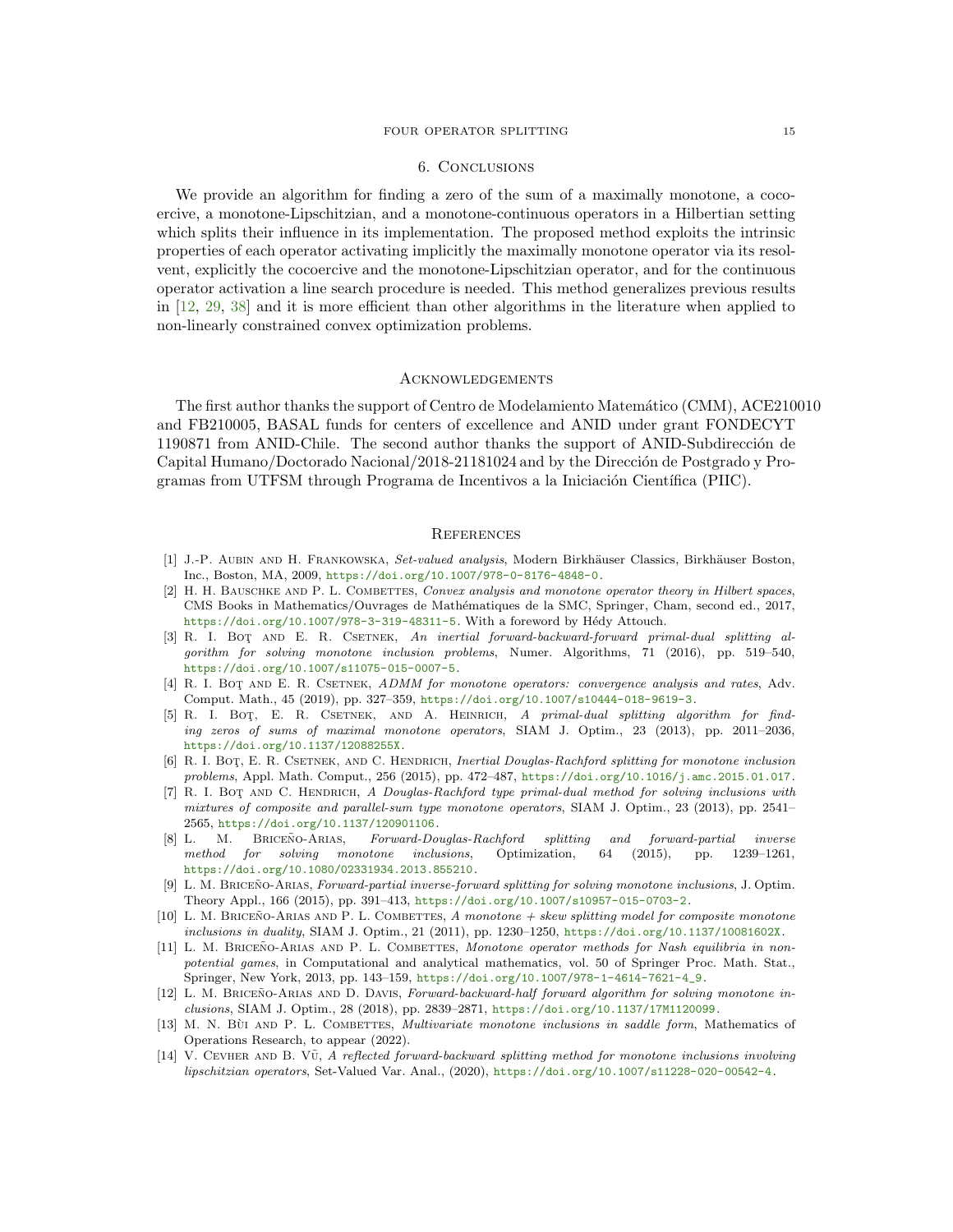- <span id="page-15-19"></span>[15] P. L. COMBETTES, Quasi-Fejérian analysis of some optimization algorithms, in Inherently parallel algorithms in feasibility and optimization and their applications (Haifa, 2000), vol. 8 of Stud. Comput. Math., North-Holland, Amsterdam, 2001, pp. 115–152, [https://doi.org/10.1016/S1570-579X\(01\)80010-0](https://doi.org/10.1016/S1570-579X(01)80010-0).
- <span id="page-15-4"></span>[16] P. L. COMBETTES AND J. ECKSTEIN, Asynchronous block-iterative primal-dual decomposition methods for monotone inclusions, Math. Program., 168 (2018), pp. 645–672, <https://doi.org/10.1007/s10107-016-1044-0>.
- <span id="page-15-5"></span>[17] P. L. COMBETTES AND J.-C. PESQUET, *Primal-dual splitting algorithm for solving inclusions with mixtures* of composite, Lipschitzian, and parallel-sum type monotone operators, Set-Valued Var. Anal., 20 (2012), pp. 307–330, <https://doi.org/10.1007/s11228-011-0191-y>.
- <span id="page-15-6"></span>[18] P. L. COMBETTES AND B. C. VŨ, Variable metric forward-backward splitting with applications to monotone inclusions in duality, Optimization, 63 (2014), pp. 1289–1318, <https://doi.org/10.1080/02331934.2012.733883>.
- <span id="page-15-7"></span>[19] E. CSETNEK, Y. MALITSKY, AND M. TAM, Shadow Douglas-Rachford splitting for monotone inclusions, Appl. Math. Optim., 80 (2019), pp. 665–678.
- <span id="page-15-8"></span>[20] D. DAVIS AND W. YIN, A three-operator splitting scheme and its optimization applications, Set-Valued Var. Anal., 25 (2017), pp. 829–858, <https://doi.org/10.1007/s11228-017-0421-z>.
- <span id="page-15-9"></span>[21] Y. Dong, Weak convergence of an extended splitting method for monotone inclusions, J. Global Optim., 79 (2021), pp. 257–277, <https://doi.org/10.1007/s10898-020-00940-w>.
- <span id="page-15-10"></span> $[22]$  D. Düng and B. C. V $\tilde{v}$ , A splitting algorithm for system of composite monotone inclusions, Vietnam J. Math., 43 (2015), pp. 323–341, <https://doi.org/10.1007/s10013-015-0121-7>.
- <span id="page-15-11"></span>[23] J. ECKSTEIN, A simplified form of block-iterative operator splitting and an asynchronous algorithm resembling the multi-block alternating direction method of multipliers, J. Optim. Theory Appl., 173 (2017), pp. 155–182, <https://doi.org/10.1007/s10957-017-1074-7>.
- <span id="page-15-0"></span>[24] D. Gabay, Chapter IX applications of the method of multipliers to variational inequalities, in Augmented Lagrangian Methods: Applications to the Numerical Solution of Boundary-Value Problems, M. Fortin and R. Glowinski, eds., vol. 15 of Studies in Mathematics and Its Applications, Elsevier, New York, 1983, pp. 299 – 331, [https://doi.org/10.1016/S0168-2024\(08\)70034-1](https://doi.org/10.1016/S0168-2024(08)70034-1).
- <span id="page-15-1"></span>[25] R. Glowinski and A. Marroco, Sur l'approximation, par elements finis d'ordre un, et la resolution, par penalisation-dualite, d'une classe de problemes de dirichlet non lineares, Revue Francaise d'Automatique, Informatique et Recherche Operationelle, 9 (1975), pp. 41–76, <https://doi.org/10.1051/M2AN/197509R200411>.
- <span id="page-15-2"></span>[26] A. A. GOLDSTEIN, Convex programming in Hilbert space, Bulletin of the American Mathematical Society, 70 (1964), pp. 709 – 710, <https://doi.org/bams/1183526263>, <https://doi.org/>.
- <span id="page-15-12"></span>[27] P. R. JOHNSTONE AND J. ECKSTEIN, Projective splitting with forward steps only requires continuity, Optim. Lett., 14 (2020), pp. 229–247, <https://doi.org/10.1007/s11590-019-01509-7>.
- <span id="page-15-13"></span>[28] P. R. JOHNSTONE AND J. ECKSTEIN, Single-forward-step projective splitting: exploiting cocoercivity, Comput. Optim. Appl., 78 (2021), pp. 125–166, <https://doi.org/10.1007/s10589-020-00238-3>.
- <span id="page-15-21"></span>[29] P. LIONS AND B. MERCIER, Splitting algorithms for the sum of two nonlinear operators, SIAM J. Numer. Anal., 16 (1979), pp. 964–979.
- <span id="page-15-14"></span>[30] Y. MALITSKY AND M. K. TAM, A forward-backward splitting method for monotone inclusions without cocoercivity, SIAM J. Optim., 30 (2020), pp. 1451–1472, <https://doi.org/10.1137/18M1207260>.
- <span id="page-15-15"></span>[31] H. RAGUET, J. FADILI, AND G. PEYRÉ, A generalized forward-backward splitting, SIAM J. Imaging Sci., 6 (2013), pp. 1199–1226, <https://doi.org/10.1137/120872802>, <https://doi-org.usm.idm.oclc.org/10.1137/120872802>.
- <span id="page-15-16"></span>[32] J. RIEGER AND M. K. TAM, *Backward-forward-reflected-backward splitting for three operator monotone in*clusions, Appl. Math. Comput., 381 (2020), pp. 125248, 10, <https://doi.org/10.1016/j.amc.2020.125248>.
- <span id="page-15-22"></span>[33] R. T. ROCKAFELLAR, Monotone operators associated with saddle-functions and minimax problems, in Nonlinear Functional Analysis (Proc. Sympos. Pure Math., Vol. XVIII, Part 1, Chicago, Ill., 1968), Amer. Math. Soc., Providence, R.I., 1970, pp. 241–250.
- <span id="page-15-17"></span>[34] E. K. Ryu AND B. C. VŨ, Finding the forward-Douglas-Rachford-forward method, J. Optim. Theory Appl., 184 (2020), pp. 858–876, <https://doi.org/10.1007/s10957-019-01601-z>.
- <span id="page-15-20"></span>[35] S. SALZO, The variable metric forward-backward splitting algorithm under mild differentiability assumptions, SIAM J. Optim., 27 (2017), pp. 2153–2181, <https://doi.org/10.1137/16M1073741>.
- <span id="page-15-3"></span>[36] R. E. SHOWALTER, Monotone Operators in Banach Space and Nonlinear Partial Differential Equations, vol. 49 of Mathematical Surveys and Monographs, American Mathematical Society, Providence, RI, 1997, <https://doi.org/10.1090/surv/049>.
- <span id="page-15-18"></span>[37] J. E. Spingarn, Partial inverse of a monotone operator, Appl. Math. Optim., 10 (1983), pp. 247–265, <https://doi.org/10.1007/BF01448388>.